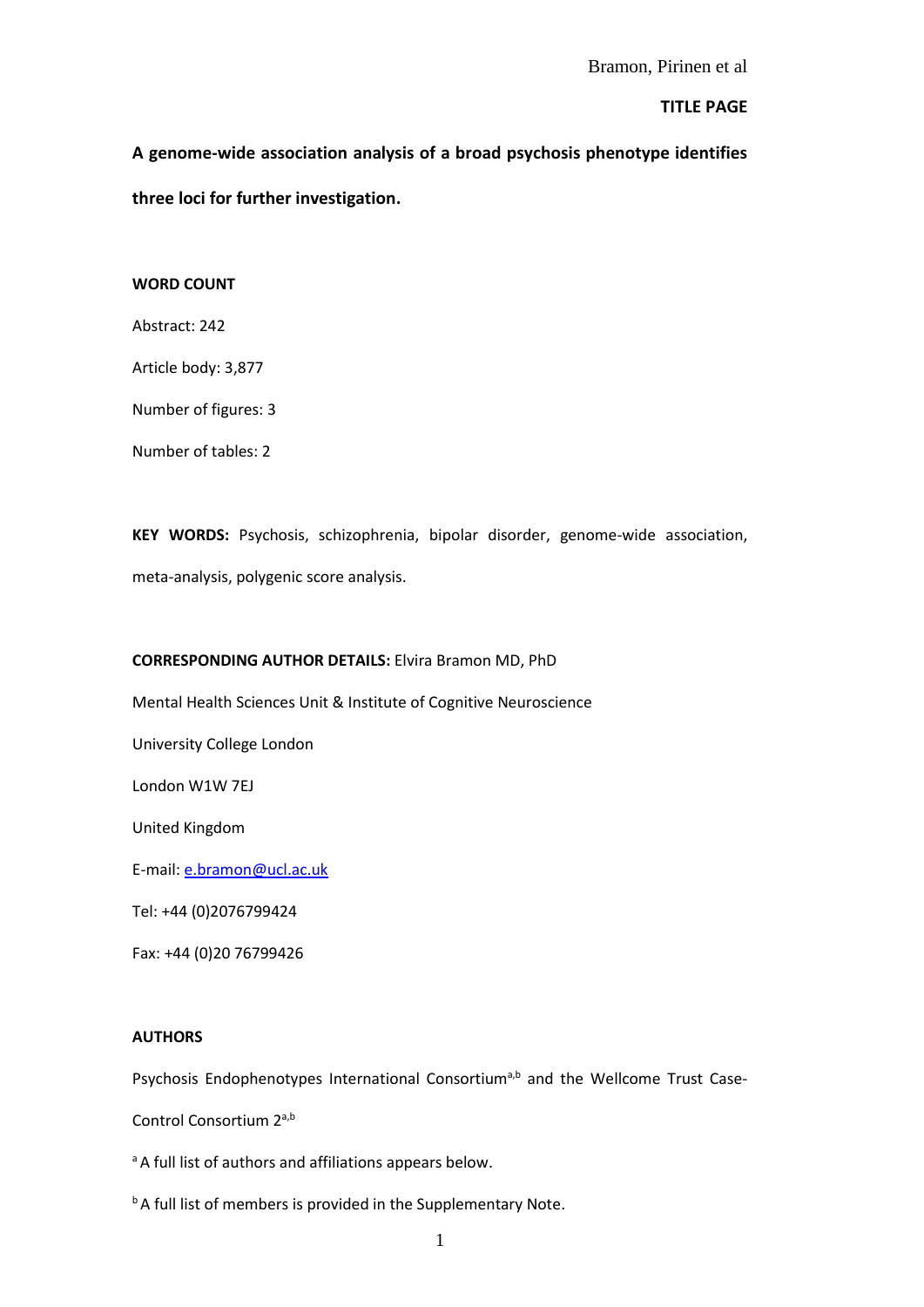## **The authors of this paper are:**

<span id="page-1-12"></span><span id="page-1-7"></span><span id="page-1-5"></span><span id="page-1-3"></span><span id="page-1-2"></span><span id="page-1-1"></span><span id="page-1-0"></span>Elvira Bramon<sup>1,2\*</sup>, Matti Pirinen<sup>3\*</sup>, Amy Strang[e3,](#page-1-0) Kuang Li[n2](#page-1-1)<sup>,</sup> Colin Freema[n3,](#page-1-0) Céline Bellengue[z3,](#page-1-0) Zhan S[u3,](#page-1-0) Gavin Ban[d3,](#page-1-0) Richard Pearso[n3,](#page-1-0) Damjan Vukcevi[c3,](#page-1-0) Cordelia Langford<sup>4</sup>, Panos Delouka[s4,](#page-1-2) Sarah Hun[t4,](#page-1-2) Emma Gra[y4,](#page-1-2) Serge Drono[v4,](#page-1-2) Simon C Potte[r4,](#page-1-2) Avazeh Tashakkori-Ghanbari[a4,](#page-1-2) Sarah Edkin[s4,](#page-1-2) Suzannah J Bumpstea[d4,](#page-1-2) Maria J. Arran[z2](#page-1-1)<sup>,5</sup>, Steven Bakker<sup>6</sup>, Stephan Bender<sup>7,8</sup>, Richard Bruggeman<sup>9</sup>, Wiepke Cah[n6,](#page-1-3) David Chandler<sup>10</sup>, David Collie[r2](#page-1-1)<sup>,11</sup>, Benedicto Crespo-Facorro<sup>12,13</sup>, Paola Dazzan<sup>2</sup>, Lieuwe de Haan<sup>14</sup>, Marta Di Forti<sup>2</sup>, Milan Dragović<sup>15</sup>, Ina Giegling<sup>16</sup>, Jeremy Hall<sup>17</sup>, Conrad Iyegb[e2,](#page-1-1) Assen Jablensky<sup>[15](#page-1-4)</sup>, René S. Kah[n6,](#page-1-3) Luba Kalaydjieva<sup>[10](#page-1-5)</sup>, Eugenia Kravarit[i2,](#page-1-1) Stephen Lawrie<sup>[17](#page-1-6)</sup>, Don H. Linszen<sup>[14](#page-1-7)</sup>, Ignacio Mata<sup>[12,](#page-1-8)[13](#page-1-9)</sup>, Colm McDonald<sup>18</sup>, Andrew McIntosh<sup>[17](#page-1-6)</sup>, Inez Myin-Germeys<sup>19</sup>, Roel A. Ophoff<sup>20</sup>, Carmin[e](#page-1-1) Pariante<sup>2</sup>, Tiina Paunio<sup>21,22</sup>, Marco Picchio[ni2](#page-1-1)<sup>,23</sup>, PGC<sup>24</sup>, Stephan Ripke<sup>25</sup>, Dan Rujescu<sup>[16,2](#page-1-10)6</sup>, Heinrich Sauer<sup>27</sup>, Madiha Shaik[h2](#page-1-1)<sup>,28</sup>, Jessika Sussmann<sup>[17](#page-1-6)</sup>, Jaana Suvisaari<sup>29</sup>, Sarah Tosato<sup>30</sup>, Timothea Toulopoulo[u2](#page-1-1)<sup>,31,32</sup>, Jim Van O[s2](#page-1-1)<sup>[,19](#page-1-11)</sup>, Muriel Walsh[e2,](#page-1-1) Matthias Weisbro[d8,](#page-1-12) Heather Whalley<sup>[17](#page-1-6)</sup>, Durk

## **AFFILIATIONS**

<span id="page-1-13"></span><span id="page-1-11"></span><span id="page-1-10"></span><span id="page-1-9"></span><span id="page-1-8"></span><span id="page-1-6"></span><span id="page-1-4"></span> $\overline{a}$ 

<sup>1</sup>Mental Health Sciences Unit & Institute of Cognitive Neuroscience, University College London, UK.

<sup>2</sup> NIHR Biomedical Research Centre for Mental Health at the South London and Maudsley NHS Foundation Trust and Institute of Psychiatry, Kings College London, UK.

<sup>3</sup>Wellcome Trust Centre for Human Genetics, University of Oxford, UK.

<sup>4</sup>Wellcome Trust Sanger Institute, Cambridge, UK.

5 Fundació de Docència i Recerca Mútua de Terrassa, Universitat de Barcelona, Catalonia, Spain.

<sup>6</sup>University Medical Center Utrecht, Department of Psychiatry, Rudolf Magnus Institute of Neuroscience, The Netherlands.

<sup>7</sup>Child and Adolescent Psychiatry, University of Technology Dresden, Fetscherstrasse 74, 01307 Dresden, Germany.

8 Section for Experimental Psychopathology, General Psychiatry, Vossstraße 4, 69115 Heidelberg, Germany.

<sup>9</sup>University Medical Center Groningen, Department of Psychiatry, University of Groningen, The Netherlands.

<sup>10</sup>Western Australian Institute for Medical Research and Centre for Medical Research, The University of Western Australia, Perth, Australia.

11Discovery Neuroscience Research, Lilly, UK.

 $12$ University Hospital Marqués de Valdecilla, IFIMAV, Department of Psychiatry, School of Medicine, University of Cantabria, Santander, Spain.

<sup>13</sup>CIBERSAM, Centro Investigación Biomédica en Red Salud Mental, Madrid, Spain.

<sup>14</sup>Academic Medical Centre University of Amsterdam, Department of Psychiatry, Amsterdam The Netherlands.

<sup>15</sup>Centre for Clinical Research in Neuropsychiatry, The University of Western Australia, Perth, Australia.

16University of Munich, Dept. of Psychiatry, Munich, Germany.

<sup>17</sup>Division of Psychiatry, Kennedy Tower, University of Edinburgh, Edinburgh EH10 5HF, Scotland, UK.

<sup>18</sup>Department of Psychiatry, Clinical Science Institute, National University of Ireland, Galway, Ireland.

<sup>19</sup>Maastricht University Medical Centre, South Limburg Mental Health Research and Teaching Network, EURON, Maastricht, The Netherlands.

<sup>20</sup>UCLA Center for Neurobehavioral Genetics, 695 Charles E. Young Drive South, Los Angeles CA 90095, USA.

<sup>21</sup>National Institute for Health and Welfare, Public Health Genomics Unit, Helsinki, Finland.

<sup>22</sup>Department of Psychiatry, University of Helsinki, Helsinki, Finland.

<sup>23</sup>St Andrews Academic Centre, Institute of Psychiatry, Northampton, NN1 5BG

<sup>24</sup>Psychiatric Genomics Consortium. https://pgc.unc.edu/

<sup>25</sup>Analytic and Translational Genetics Unit, MGH Simches Research Center, 185 Cambridge Street CPZN6818, Boston, MA 02114, USA.

<sup>26</sup>University of Halle, Dept. of Psychiatry, Halle, Germany.

 $^{27}$ Department of Psychiatry and Psychotherapy, University Hospital of Jena, D-07740 Jena, Germany.

<sup>28</sup>Department of Psychology, Royal Holloway, University of London, Egham, Surrey TW20 0EX, UK.

<sup>29</sup>National Institute for Health and Welfare, Department of Mental Health and Substance Abuse Services, Helsinki, Finland.

30Section of Psychiatry, University of Verona, 37134 Verona, Italy.

<sup>31</sup>Department of Psychology, The University of Hong Kong, The Jockey Club Tower, 6/F, the Centennial Campus, Pokfulam Road, Hong Kong, SAR of the People's Republic of China.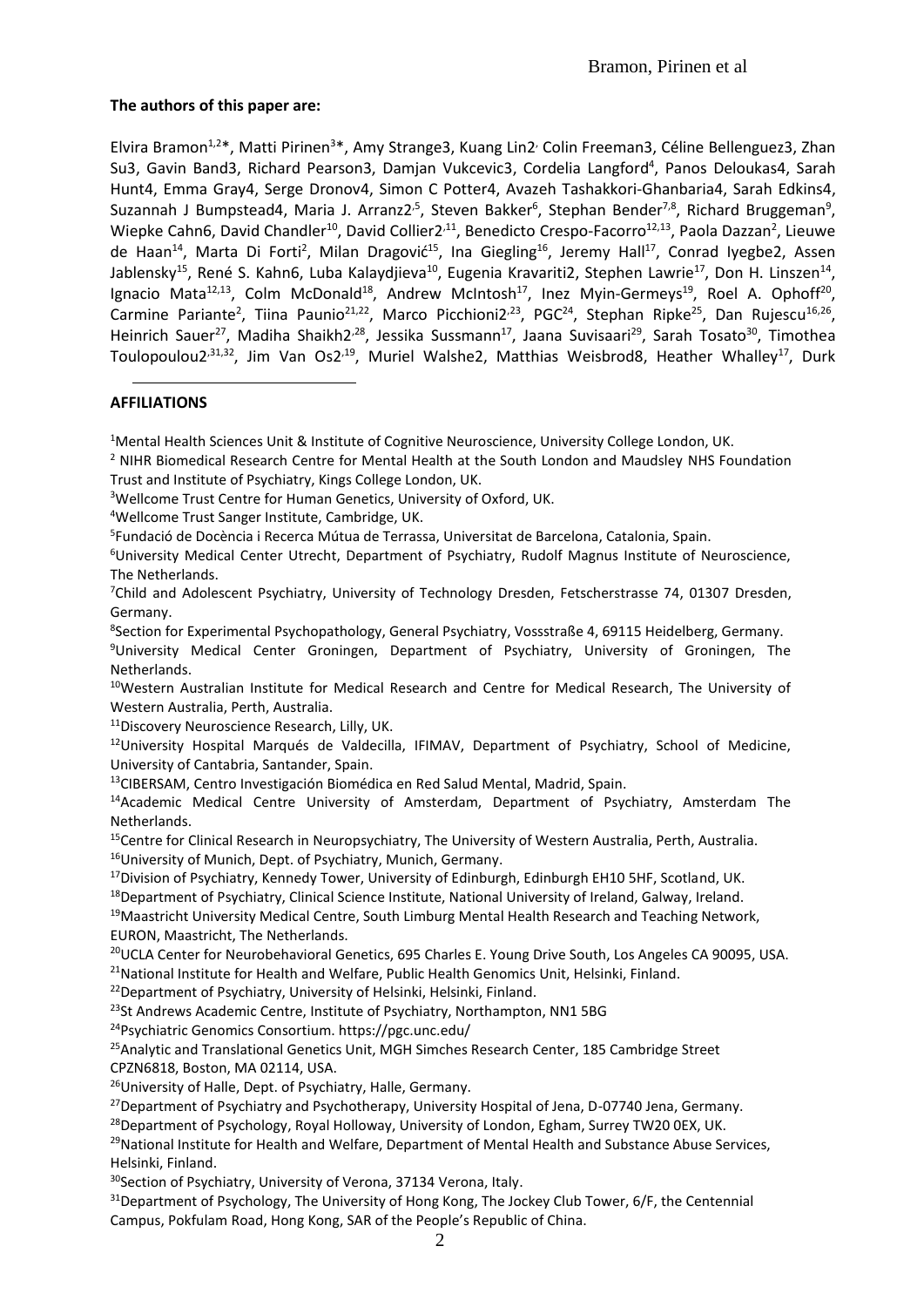## <span id="page-2-0"></span>Bramon, Pirinen et al

Wiersm[a9,](#page-1-13) Jenefer M Blackwell<sup>33,34</sup>, Matthew A Brown<sup>35</sup>, Juan P Casas<sup>36,37</sup>, Aiden Corvin<sup>38</sup>, Audrey Duncanson<sup>39</sup>, Janusz AZ Jankowski<sup>40,41,42</sup>, Hugh S Markus<sup>43</sup>, Christopher G Mathew<sup>44</sup>, Colin NA Palmer<sup>45</sup>, Robert Plomin<sup>46</sup>, Anna Rautane[n3,](#page-1-0) Stephen J Sawcer<sup>47</sup>, Richard C Trembath<sup>[44](#page-2-0)</sup>, Nicholas W Wood<sup>48</sup>, Ines Barros[o4,](#page-1-2) Leena Peltone[n4](#page-1-2)<sup>,‡</sup>, Cathryn M. Lewi[s2](#page-1-1)<sup>,46</sup>, Robin M. Murra[y2](#page-1-1)<sup>,</sup> Peter Donnell[y3](#page-1-0)<sup>,49</sup>, John Powe[ll2](#page-1-1)<sup>,^</sup> and Chris CA Spence[r3](#page-1-0)<sup>,</sup>

**\*These authors contributed equally to this work. ^These authors jointly supervised this work.**

**‡ Deceased**

<sup>&</sup>lt;sup>32</sup>State Key Laboratory of Brain and Cognitive Sciences, The University of Hong Kong, SAR of the People's Republic of China.

<sup>&</sup>lt;sup>33</sup>Telethon Institute for Child Health Research Centre for Child Health Research University of Western Australia, 100 Roberts Road Subiaco, Western Australia 6008.

<sup>&</sup>lt;sup>34</sup>Cambridge Institute for Medical Research University of Cambridge School of Clinical Medicine Cambridge UK.

<sup>&</sup>lt;sup>35</sup>University of Queensland Diamantia Institute Princess Alexandra Hospital University of Queensland Brisbane Queensland Australia.

<sup>&</sup>lt;sup>36</sup>Department of Epidemiology and Population Health London School of Hygiene and Tropical Medicine London UK.

<sup>&</sup>lt;sup>37</sup>Department of Epidemiology and Public Health University College London UK.

<sup>&</sup>lt;sup>38</sup>Neuropsychiatric Genetics Research Group Institute of Molecular Medicine Trinity College Dublin Ireland.

<sup>&</sup>lt;sup>39</sup>Molecular and Physiological Sciences, The Wellcome Trust, UK.

<sup>&</sup>lt;sup>40</sup>Centre for Digestive Diseases Blizard Institute Queen Mary University of London UK.

<sup>&</sup>lt;sup>41</sup>Department of Medical Oncology Churchill Hospital University of Oxford UK.

<sup>&</sup>lt;sup>42</sup>Digestive Disease Academic Centre Leicester Royal Infirmary Leicester UK.

<sup>&</sup>lt;sup>43</sup>Stroke and Dementia Research Centre, St George's University of London, UK.

<sup>44</sup>King's College London Dept Medical and Molecular Genetics King's Health Partners Guy's Hospital, London UK.

<sup>45</sup>Biomedical Research Centre. Dundee UK. Ninewells Hospital and Medical School.

<sup>46</sup>King's College London Social Genetic and Developmental Psychiatry Centre Institute of Psychiatry, London UK.

<sup>&</sup>lt;sup>47</sup>University of Cambridge Dept Clinical Neurosciences Addenbrooke's Hospital Cambridge UK.

<sup>48</sup>Dept Molecular Neuroscience Institute of Neurology Queen Square London UK.

<sup>49</sup>Department of Statistics University of Oxford Oxford UK.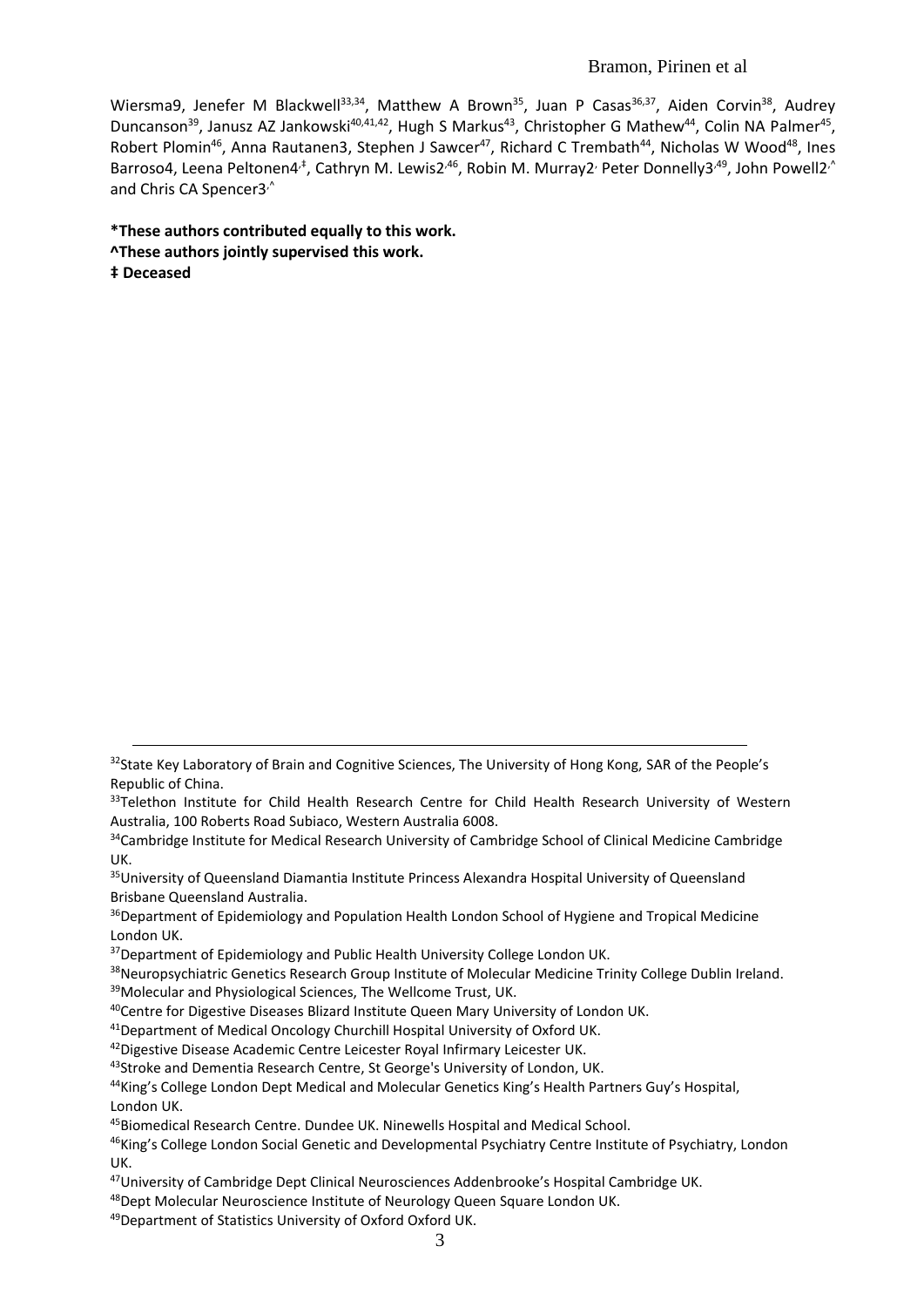#### **ABSTRACT**

**Background:** Genome-wide association studies (GWAS) have identified several loci associated with schizophrenia and/or bipolar disorder. We performed a GWAS of psychosis, as a broad syndrome, rather than within specific diagnostic categories.

**Methods:** 1,239 cases with schizophrenia, schizoaffective or psychotic bipolar disorder, 857 of their unaffected relatives and 2,739 healthy controls were genotyped with the Affymetrix 6.0 SNP array. Analyses of 695,193 SNPs were conducted using UNPHASED, which combines information across families and unrelated individuals. We attempted to replicate signals we found in 23 genomic regions using existing data on non-overlapping samples from the Psychiatric GWAS Consortium (PGC) and SGENE-plus cohorts (10,352 schizophrenia patients and 24,474 controls).

**Results:** No individual SNP showed compelling evidence for association with psychosis in our data. However, we observed a trend for association with same risk alleles at loci previously associated with schizophrenia (one-sided *P*=0.003). A polygenic score analysis found that the PGC's panel of SNPs associated with schizophrenia significantly predicted disease status in our sample (P=5x10<sup>-14</sup>) and explained approximately 2% of the phenotypic variance.

**Conclusion:** Although narrowly-defined phenotypes have their advantages, we believe new loci may also be discovered through meta-analysis across broad phenotypes. The novel statistical methodology we introduced to model effect size heterogeneity between studies should help future GWAS that combine association evidence from related phenotypes. By applying these approaches we highlight three loci that warrant further investigation. We found that SNPs conveying risk for schizophrenia are also predictive of disease status in our data.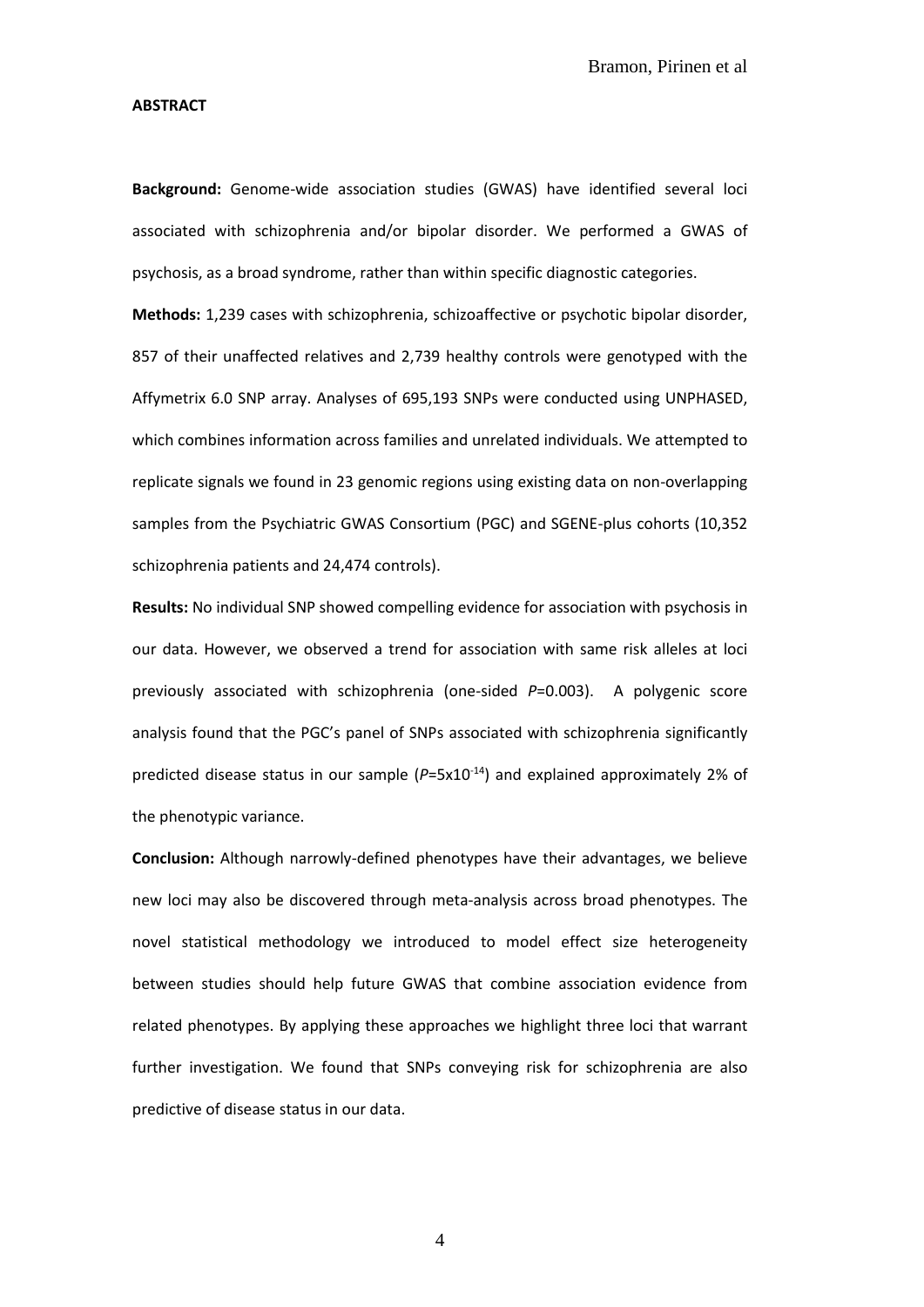#### **INTRODUCTION**

Psychotic disorders including schizophrenia, bipolar and schizoaffective disorders affect approximately 3% of the general population [\(1-6\)](#page-25-0) and constitute the most severe forms of mental diseases. Characteristic symptoms include hallucinations, delusional beliefs as well as severe mood variations and cognitive impairments, all of which can lead to major changes in behaviour and ability to function. According to the WHO's World Health Report, these psychotic disorders are ranked within the top seven leading causes of disability in young adults [\(7\)](#page-25-1).

The genetic architecture of schizophrenia and bipolar disorder has been shown to include common alleles of subtle effect and rare mutations of large effect, often involving genome copy number variation [\(8-11\)](#page-25-2). Recent large-scale meta-analyses of schizophrenia [\(12\)](#page-25-3), conducted by the Psychiatric GWAS Consortium (PGC) combined data from over 50,000 individuals from 17 international cohorts [\(13-25\)](#page-25-4) and identified seven associated loci. Of these loci, five were new and the remaining two had been previously implicated. The strongest new finding in schizophrenia was within an intron of a putative primary transcript for *MIR137* (microRNA 137), a known regulator of neuronal development. Four other schizophrenia loci with strong statistical support contain predicted targets of *MIR137*, suggesting *MIR137*-mediated dysregulation as a previously unknown etiologic mechanism in schizophrenia. The meta-analysis [\(12\)](#page-25-3) also confirmed the role of the major histocompatibility complex (MHC) region, as suggested in other studies [\(23,](#page-26-0) [24,](#page-26-1) [26,](#page-26-2) [27\)](#page-26-3), as well as a marker in intron four of transcription factor 4 (*TCF4*) [\(24\)](#page-26-1).

The PGC conducted a similar meta-analysis for bipolar disorder [\(28\)](#page-26-4) including over 11,000 cases and 51,000 controls from previous association studies [\(15,](#page-26-5) [29-41\)](#page-26-6). The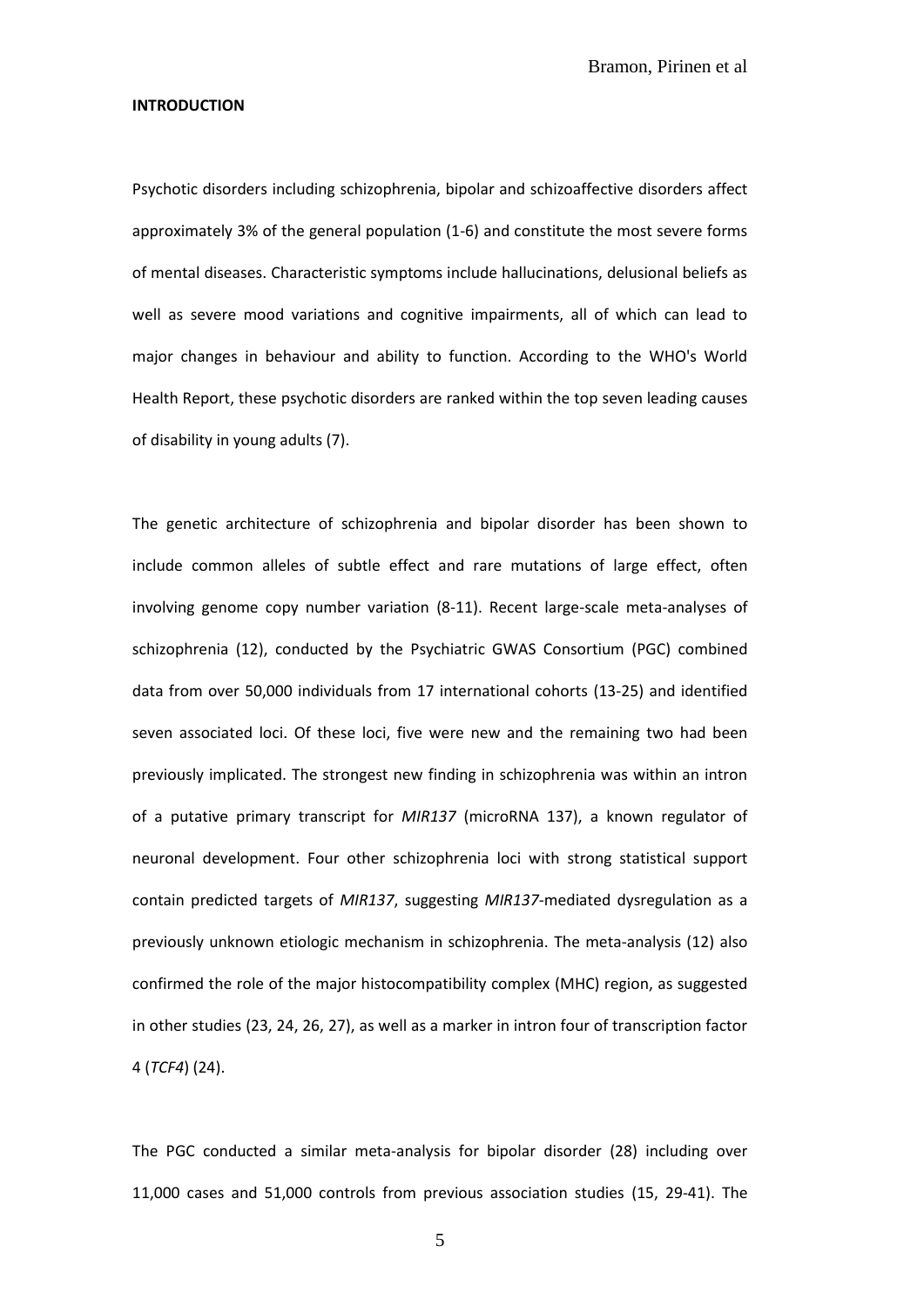analysis confirmed an association with *CACNA1C* and identified a new intronic variant in *ODZ4*. An overlap in the polygenic component between schizophrenia and bipolar disorder was also found [\(42,](#page-27-0) [43\)](#page-27-1). In a combined meta-analysis of both schizophrenia and bipolar disorder, three loci reached genome-wide significance: *CACNA1C*, *ANK3* and the *ITIH3-ITIH4* region [\(28\)](#page-26-4).

As data accumulate, there is increasing evidence for overlap in the genetic component to risk between different psychiatric disorders [\(44-46\)](#page-27-2). When combined with epidemiological and neuroimaging data [\(47-50\)](#page-27-3), the shared genetic architecture supports the view of schizophrenia, bipolar disorder and other psychoses as related rather than aetiologically distinct entities [\(8,](#page-25-2) [12,](#page-25-3) [28,](#page-26-4) [46,](#page-27-4) [51-60\)](#page-28-0). Motivated by these findings, we performed a GWAS of psychotic disorders including patients with schizophrenia, schizoaffective disorder and bipolar disorder with a history of psychotic symptoms.

## **METHODS AND MATERIALS**

#### **The cohort**

Prior to any exclusion, the full dataset included 6,935 participants with 1,820 patients, 1,224 of their unaffected relatives and 3,891 healthy controls. These samples were collected through seven centres across Australia and Europe (Germany, Holland, Spain and UK). Participants provided written informed consent and the study was approved by the respective ethical committees at each of the seven participating centres. After quality control, the full sample included 4,835 participants of which 1,239, 857 and 2,739 were patients, their unaffected relatives and healthy controls, respectively. Further sample and centre details are provided in Supplementary Table 1.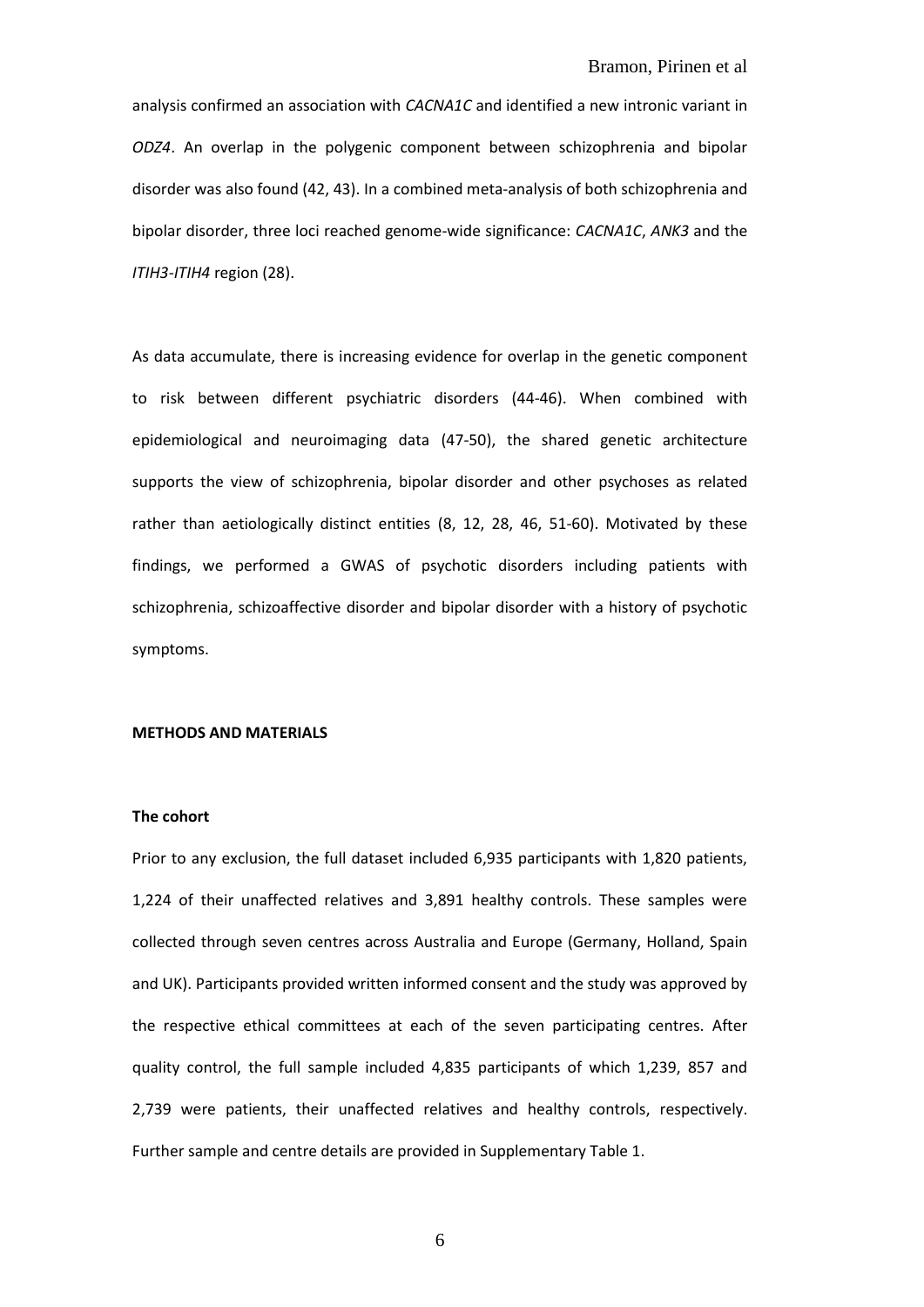## **Inclusion and exclusion criteria and phenotype definition**

To allow for a DSM-IV [\(61\)](#page-28-1) diagnosis to be ascertained or ruled out, all participants (including controls and unaffected family members) underwent a structured clinical interview with either the Schedule for Affective Disorders and Schizophrenia (SADS) or the Structured Clinical Interview for DSM Disorders (SCID) or the Schedules for Clinical Assessment in Neuropsychiatry (SCAN) [\(62-64\)](#page-28-2). Of the cases passing quality control, 784 met criteria for schizophrenia, 113 for bipolar disorder with a history of psychotic symptoms, 110 for psychotic disorder not otherwise specified, 97 for schizophreniform disorder, 64 for schizoaffective disorder, 44 for brief psychotic disorder, 20 for delusional disorder and 7 for substance-induced psychosis. Participants in all groups were excluded if they had a history of neurological disease or head injury resulting in loss of consciousness.

#### **DNA sample preparation**

Genomic DNA obtained from blood for all participants was sent to the Wellcome Trust Sanger Institute (WTSI), Cambridge, UK. Samples were processed in 96-well plate format and each plate carried a positive and a negative control. DNA concentrations were quantified using a PicoGreen assay (Invitrogen) and an aliquot assayed by agarose gel electrophoresis. A sample passed quality control if the original DNA concentration was at least 50 ng/µl and the DNA was not degraded.

#### **Genotyping methodology and quality control**

In order to track sample identity, 30 SNPs including sex chromosome markers, were typed on the Sequenom platform prior to entry to the whole genome genotyping pipeline. Of the initial 6,935 samples, 347 failed quality control due to degraded or insufficient DNA or incorrect sex classification. The remaining samples were sent for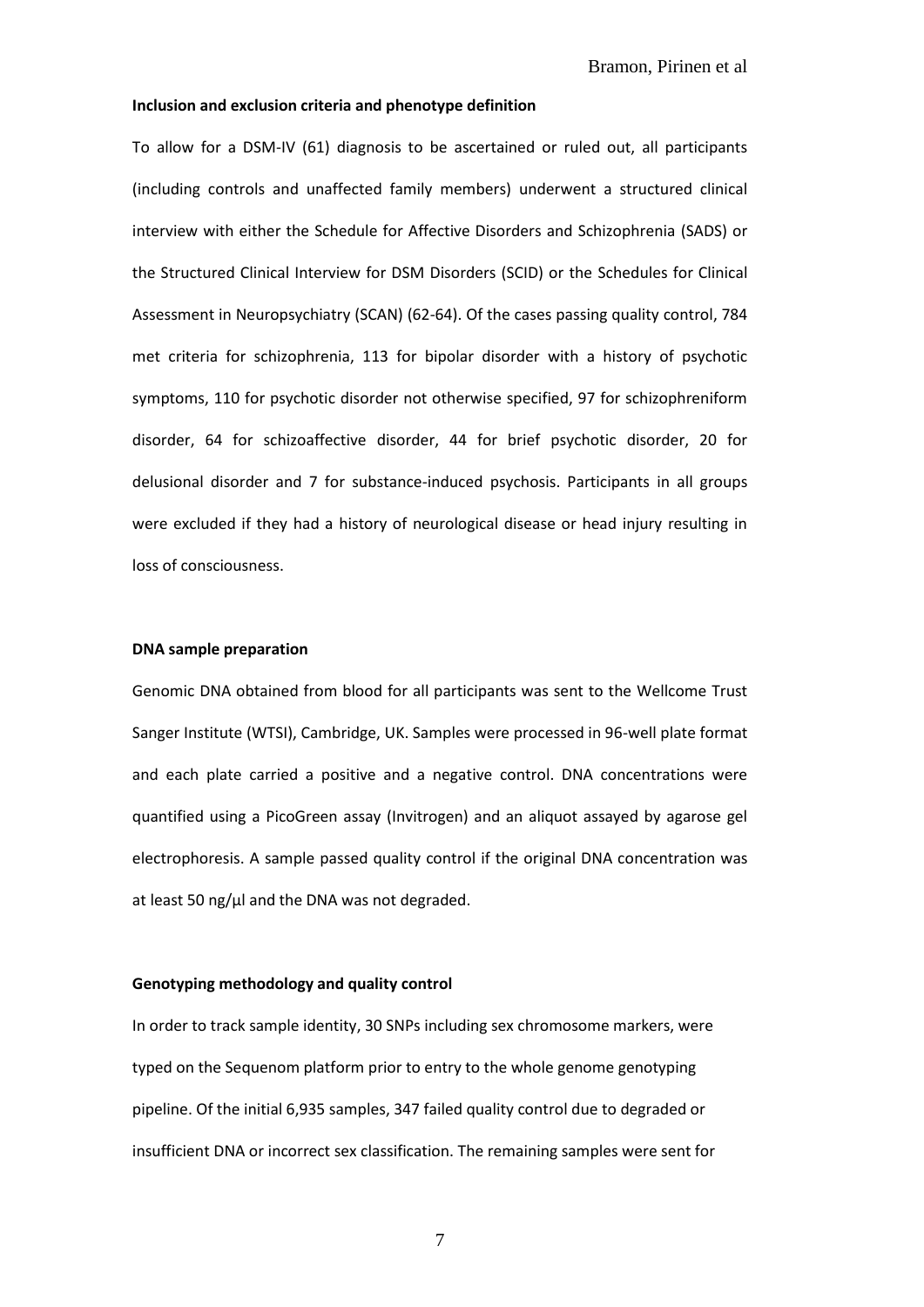genotyping with the Genome-wide Human SNP Array 6.0 at Affymetrix Services Lab [\(http://www.affymetrix.com\)](http://www.affymetrix.com/).

#### **Data quality control (Supplementary Tables 2 & 3)**

Genotype calling was conducted using the CHIAMO algorithm [\(65,](#page-28-3) [66\)](#page-28-4) modified for use with the Affymetrix 6.0 genotyping array. We excluded 11,610 SNPs with a study-wide missing data rate over 5%. We removed 26,858 SNPs with four or more Mendelian inheritance errors identified with Pedstats [\(67\)](#page-29-0). Further exclusion criteria were departure from Hardy-Weinberg equilibrium (P<10<sup>-6</sup>) or minor allele frequency (MAF) less than 0.02 with 2,404 and 145,097 SNPs removed, respectively. A total of 38,895 SNPs from the X or Y chromosomes or mitochondrial DNA were also excluded from the analysis. Finally, 9,499 poorly genotyped SNPs were removed following visual inspection of the genotyping intensity plots in the program Evoker [\(68\)](#page-29-1).

We excluded 214 samples with more than 2% missing data across all SNPs. Another 70 samples were excluded due to divergent genome-wide heterozygosity (inbreeding coefficients were F > 0.076 or F < -0.076 as estimated with PLINK [\(42\)](#page-27-0). Chromosomal sharing was inferred from a genome-wide subset of 71,677 SNPs and from each duplicate pair the sample with the most complete genotype data was kept. We removed 70 duplicates and monozygotic twins by excluding one of each pair of individuals showing identity by descent greater than 95%.

After quality control, 4,835 individuals remained. Initial analysis of the genotype data identified a high fraction of samples (approximately 30%), which showed very poor signal to noise ratio in the genotyping assay. As the experimental source of the problem was unclear, and to ensure a robust set of genotype calls, these samples were removed from further analysis. We note that the sample loss was randomly distributed across the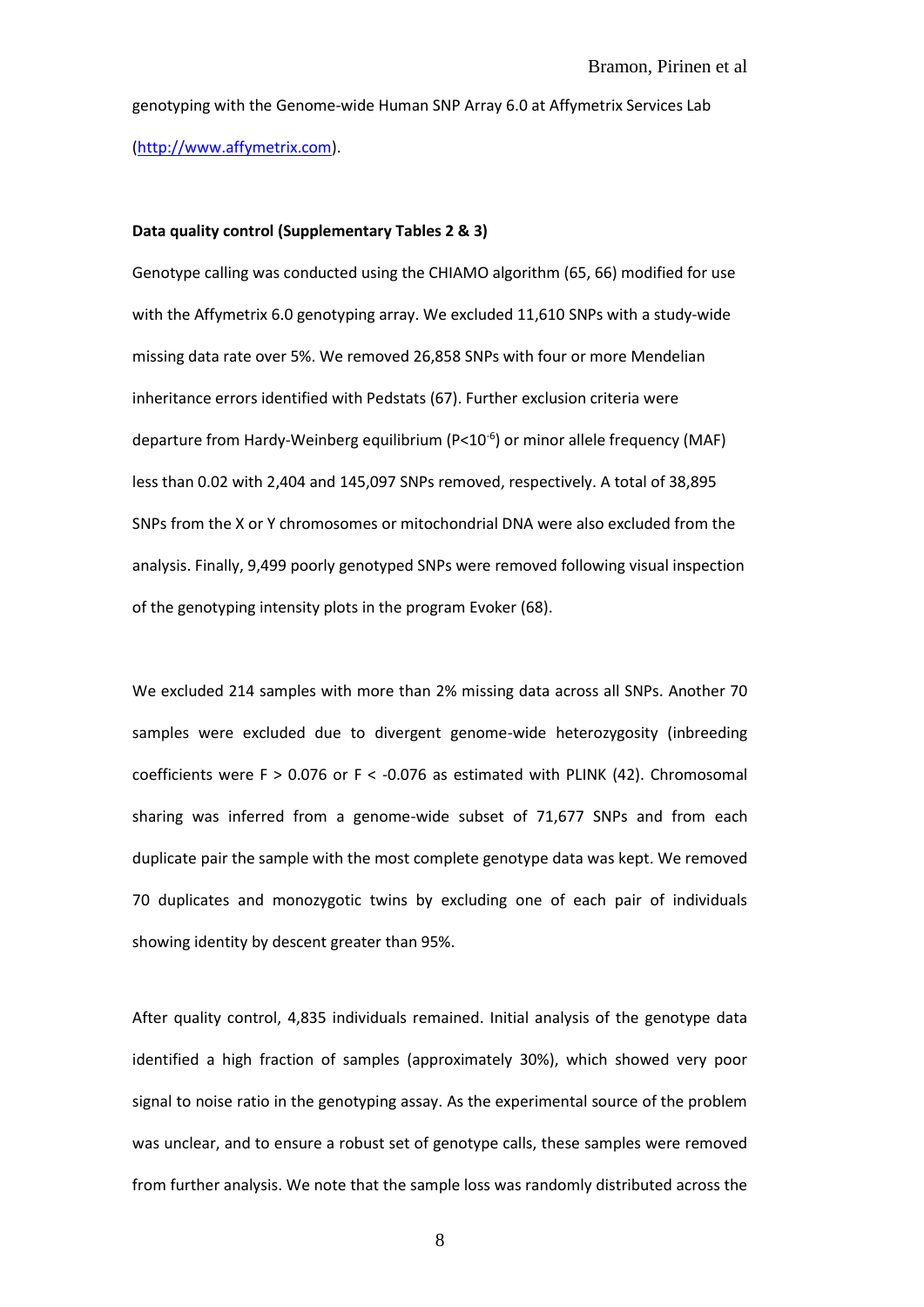three clinical groups (32% of patients, 30% of relatives and 30% of controls; Chi square  $(2df) = 3.2$ ; P = 0.20). Full details on the sample quality control are provided in Supplementary Table 2.

In addition to 3,490 unrelated individuals, there were 1,345 related individuals clustered in 462 families. The family size ranged between 2 and 5 with an average of 2.9 members. Of the families, 196 were control families, 243 had one affected case only, 21 families included two cases and another 2 families had three cases. Data from these individuals were analysed at 695,193 autosomal SNPs.

#### **Population structure analysis**

To investigate the genetic structure in the data we performed principal component analysis (PCA) of unrelated individuals using EIGENSOFT version 3.0 [\(69\)](#page-29-2) on a thinned set of SNPs (see Supplementary Material). Owing to the multicenter nature of our study we assessed the need to include principal components (PCs) as covariates in statistical tests of association to control for population stratification [\(70\)](#page-29-3). This was done by using PLINK [\(42\)](#page-27-0) to calculate the genome-wide distribution of the association test statistic in the unrelated individuals using different numbers of PCs as covariates. Possible inflation in the test statistic was measured by the genomic control parameter  $\lambda$ , which is the ratio of the median of the observed test statistic distribution to that of its expectation under the null hypothesis [\(71\)](#page-29-4).

#### **Association analysis in our discovery sample**

A genome-wide association analysis was conducted with UNPHASED v3.1.4. [\(72\)](#page-29-5), which allows a combined analysis of both families and unrelated individuals, thus increasing statistical power. UNPHASED calculates separately the transmitted and un-transmitted alleles in families as well as the allelic frequencies in unrelated patients and controls,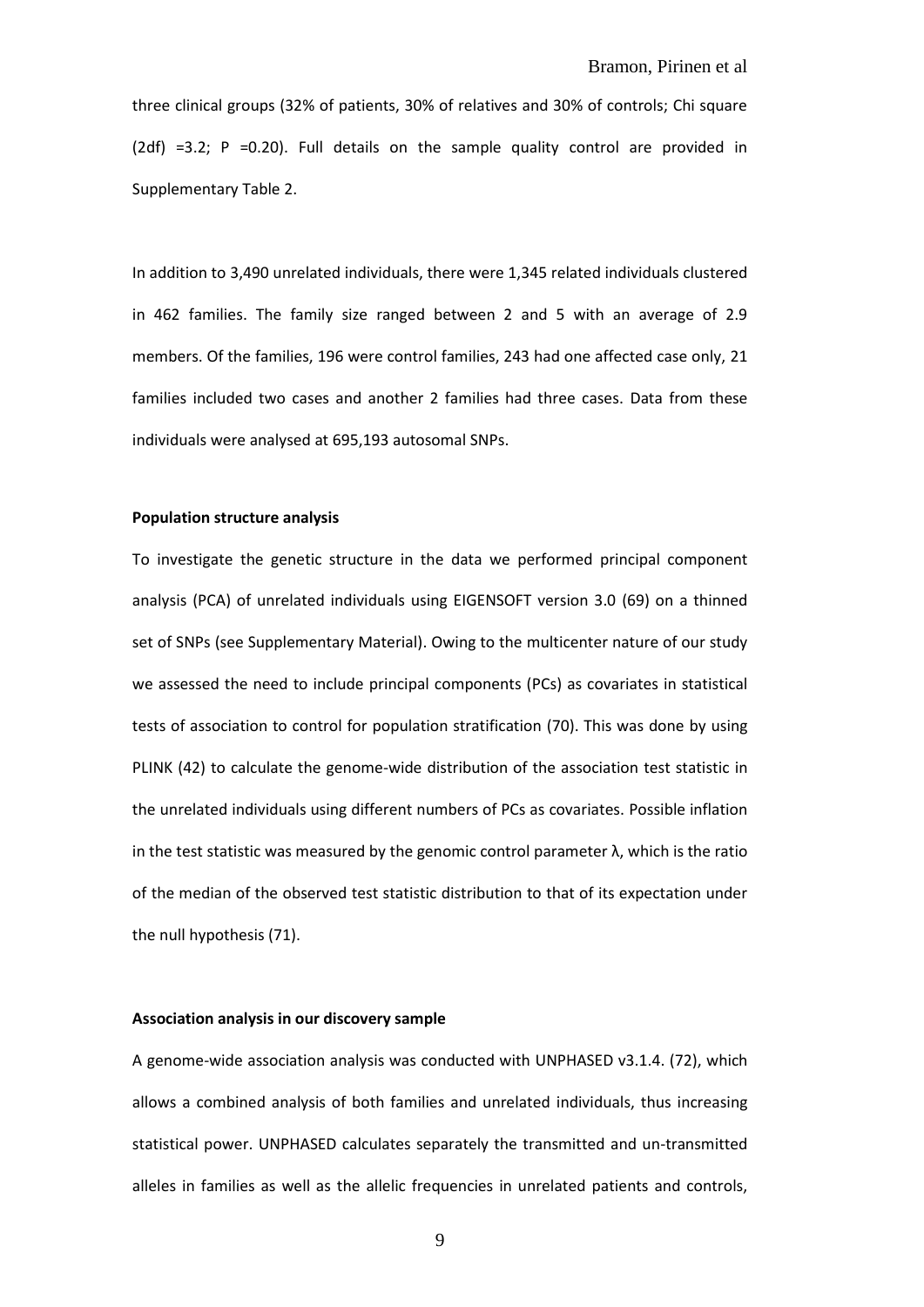giving a combined odds ratio (OR), 95% confidence interval and *P* value. The analysis included three PCs as covariates.

For SNPs showing association with psychosis in our data with  $P$ < 1 x 10<sup>-4</sup>, proxy SNPs were identified using the proxy report routine in PLINK [\(42\)](#page-27-0). Only those SNPs that were in linkage disequilibrium ( $r^2 \ge 0.5$ ) with and within 100 Kb distance from at least one such proxy SNP that showed association with psychosis with P<  $1x10<sup>-2</sup>$  were selected for the replication phase. These criteria reduced the possibility that the association signal was driven by an artifact at the most associated SNP.

We attempted to replicate 44 SNPs included in the catalogue of published GWAS [\(73\)](#page-29-6), accessed January 2012, for schizophrenia or bipolar disorder with P values less than 1 x 10<sup>-7</sup>. These SNPs and the studies that identified them are listed in Table 1. If a reported SNP was not genotyped directly in our data, we used the 1000 Genomes Project [\(74\)](#page-29-7) data to identify the best tag (highest  $r^2$ ) and orientated the haplotype to the risk allele so that the directions of the odds ratios were matched between our analysis and the previous studies. Where relevant information was not available the SNP was excluded from analysis.

#### **Related effects meta-analysis**

We attempted *in silico* replication with independent samples from the PGC and the SGENE+ consortia using both a fixed effects meta-analysis [\(42\)](#page-27-0) and a Bayesian related effects approach [\(27\)](#page-26-3). The Bayesian related effects model (Supplementary methods) was considered appropriate in this context since there are obvious sources of heterogeneity between the discovery and the replication datasets due to differing phenotype definitions and sample origins. To ensure that no samples were overlapping between the discovery and replication data sets, we used a subset of at least 13,000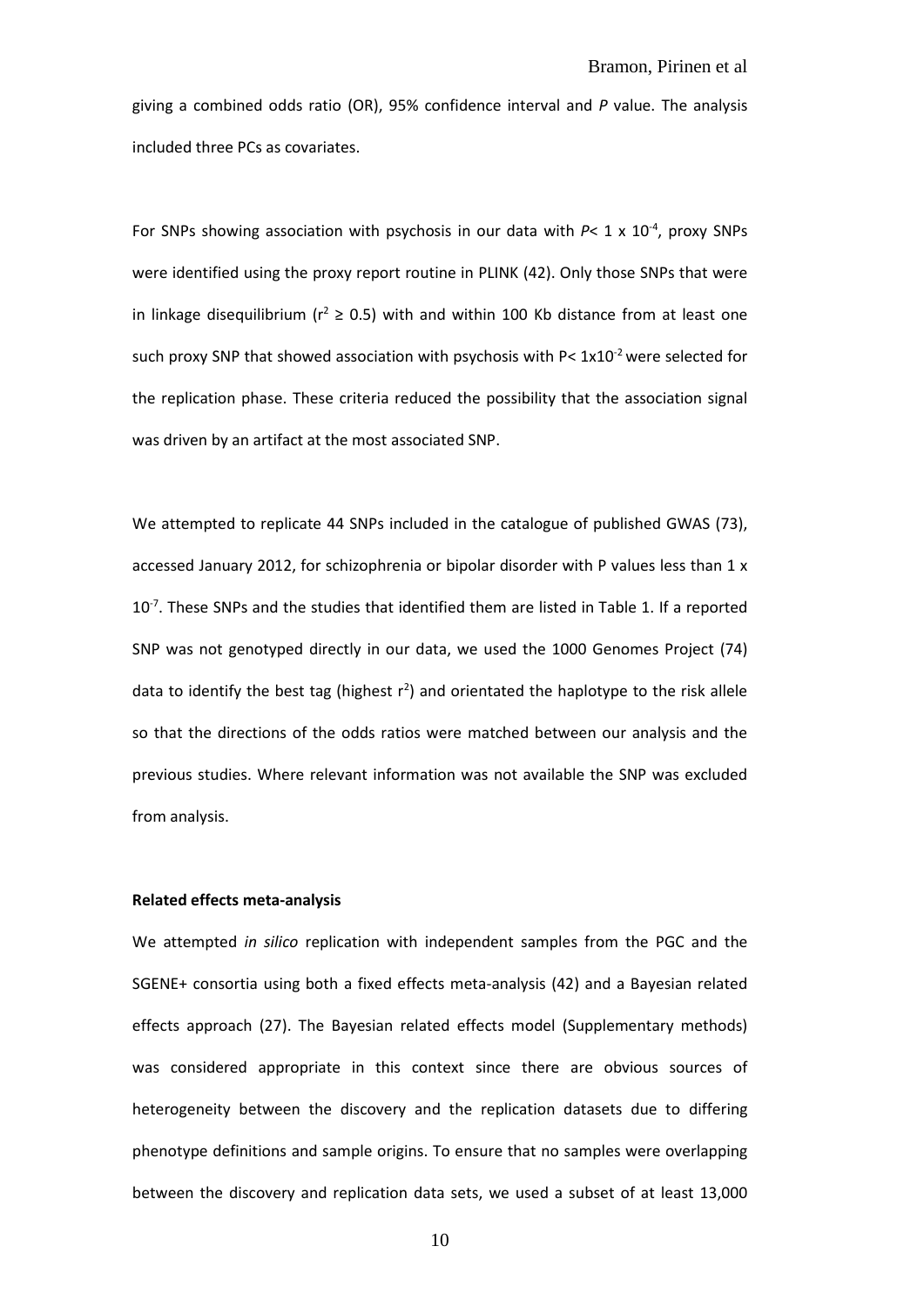SNPs to exclude 717 participants (51 cases, 642 controls, 24 relatives) from our primary study. Similarly, another 74 controls were excluded from the SGENE+ replication cohort. Only SGENE+ samples that were not part of the PGC study were included in our metaanalyses.

#### **Polygenic score analysis**

A polygenic score analysis was conducted using a thinned (on the basis of linkage disequilibrium) panel of 113,774 SNPs from the PGC-Schizophrenia meta-analysis. Of these SNPs, 72,635 were available in our data and we further added suitable proxies for another 19,434 SNPs, which were identified through the program SNAP [\(75\)](#page-29-8) to have  $r^2$ 0.9 with the index SNP and to be within 500Kb distance. Of 4,835 samples passing the above described quality control filters we excluded 717 individuals that overlapped with the PGC sample and another 833 related participants. Therefore our polygenic analysis was based on a subset of 3,285 unrelated subjects comprising of 1,188 patients and 2,097 controls. The polygenic score for each individual was calculated from the number of risk alleles they carried for each SNP, weighted by the log(OR) provided by the PGC, and summed across all the SNPs. Calculations were performed using the PLINK SNP scoring routine [\(42\)](#page-27-0).

We used logistic regression, with the three population structure principal components and the centre of origin of the samples as covariates, to test whether the polygenic scores were predictive of case-control status in our study. Following Purcell et al [\(26\)](#page-26-2), we reported the proportion of the variance of disease risk in our sample (as measured by Nagelkerke's pseudo- $R^2$ ) that could be explained by the panel of SNPs. We examined the proportion of the variance explained by our data at various *P*-value thresholds for the PGC-schizophrenia SNP list (*P*< 0.01, 0.05, 0.1, 0.2, 0.3, 0.4 and 0.5) [\(26,](#page-26-2) [43\)](#page-27-1).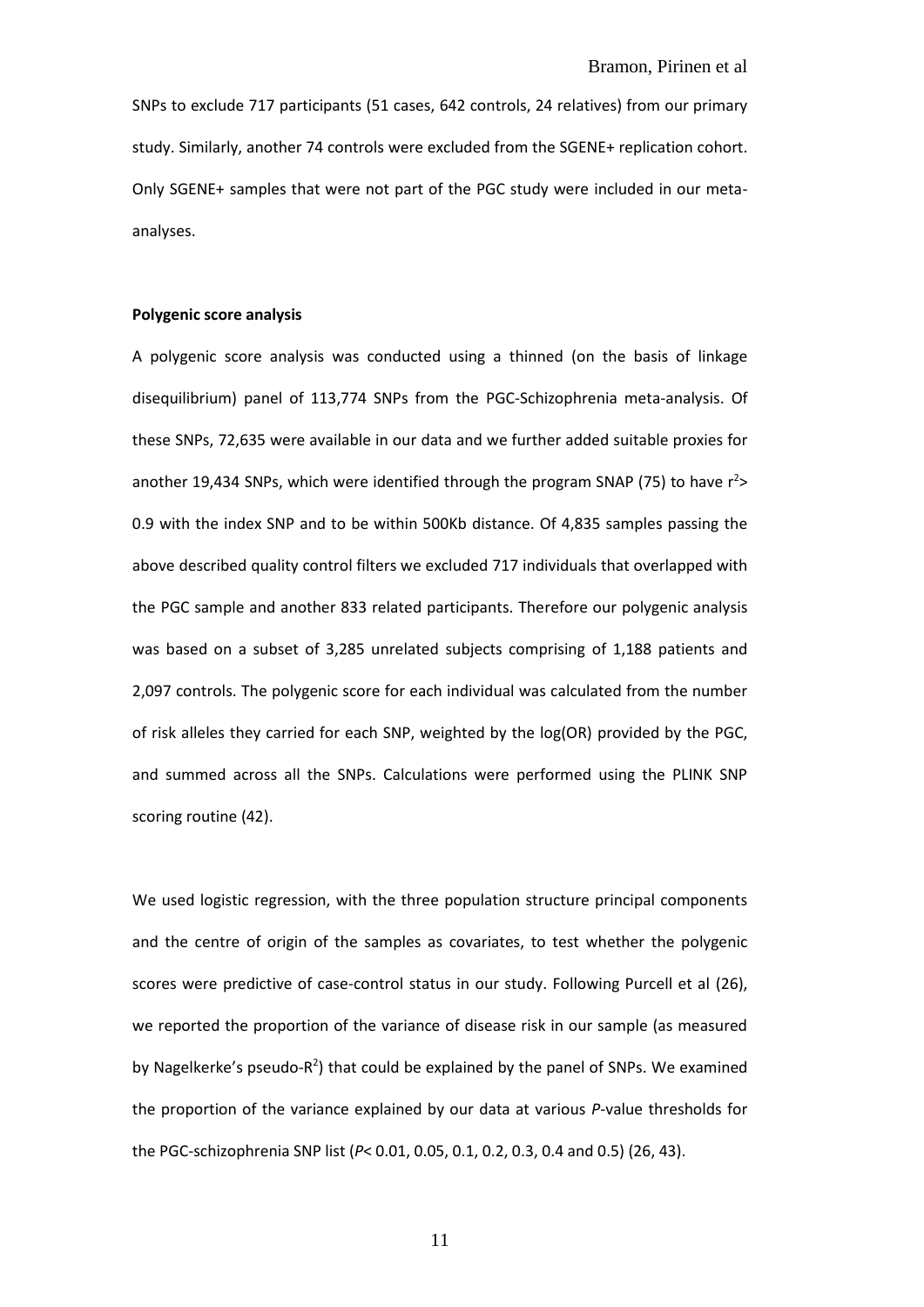#### **RESULTS**

The primary goal of our study was to use published genome wide association study data in schizophrenia and bipolar disorder to facilitate discovery in a new sample with a broad psychosis phenotype. Firstly, we examine previously published loci in our dataset. We then go on to present our discovery association data followed by replication in independent samples, using a novel meta-analysis approach. Finally, we report a polygenic score analysis testing if a panel of SNPs associated specifically with schizophrenia are predictive of the broader phenotype in our sample.

#### **Population structure**

Analysis of our data via PCA showed that the major components of the genetic variation capture the geographic origin of the samples (Supplementary figure 1). The first principal component separates samples from Northern Spain (Santander) from the rest of the sample. We found it necessary to include the first three PCs as covariates in order to control for the confounding effects of population structure even though this may reduce power to detect associations. The genomic control parameter,  $\lambda$ , was equal to 1.030 and 1.374 with and without including the three PCs respectively.

#### **Replication of previously published loci in our dataset**

To ascertain the strength of association in our data at loci previously associated with schizophrenia and/or bipolar disorder, we systematically assessed the evidence at the SNPs most strongly correlated with the previously reported SNPs and their risk alleles (Table 1 and Figure 1) [\(12,](#page-25-3) [15,](#page-26-5) [21,](#page-26-7) [23,](#page-26-0) [24,](#page-26-1) [26,](#page-26-2) [28,](#page-26-4) [30,](#page-26-8) [33,](#page-27-5) [34,](#page-27-6) [37,](#page-27-7) [38,](#page-27-8) [66,](#page-28-4) [76-96\)](#page-29-9). We observed evidence for association at several loci. These include multiple SNPs in the MHC region, most strongly at rs9272219 near *HLA-DQA1*. We also replicated association at *MIR137*, *MCTP1*, *NRGN* and *CDC68*. More generally, we observed a positive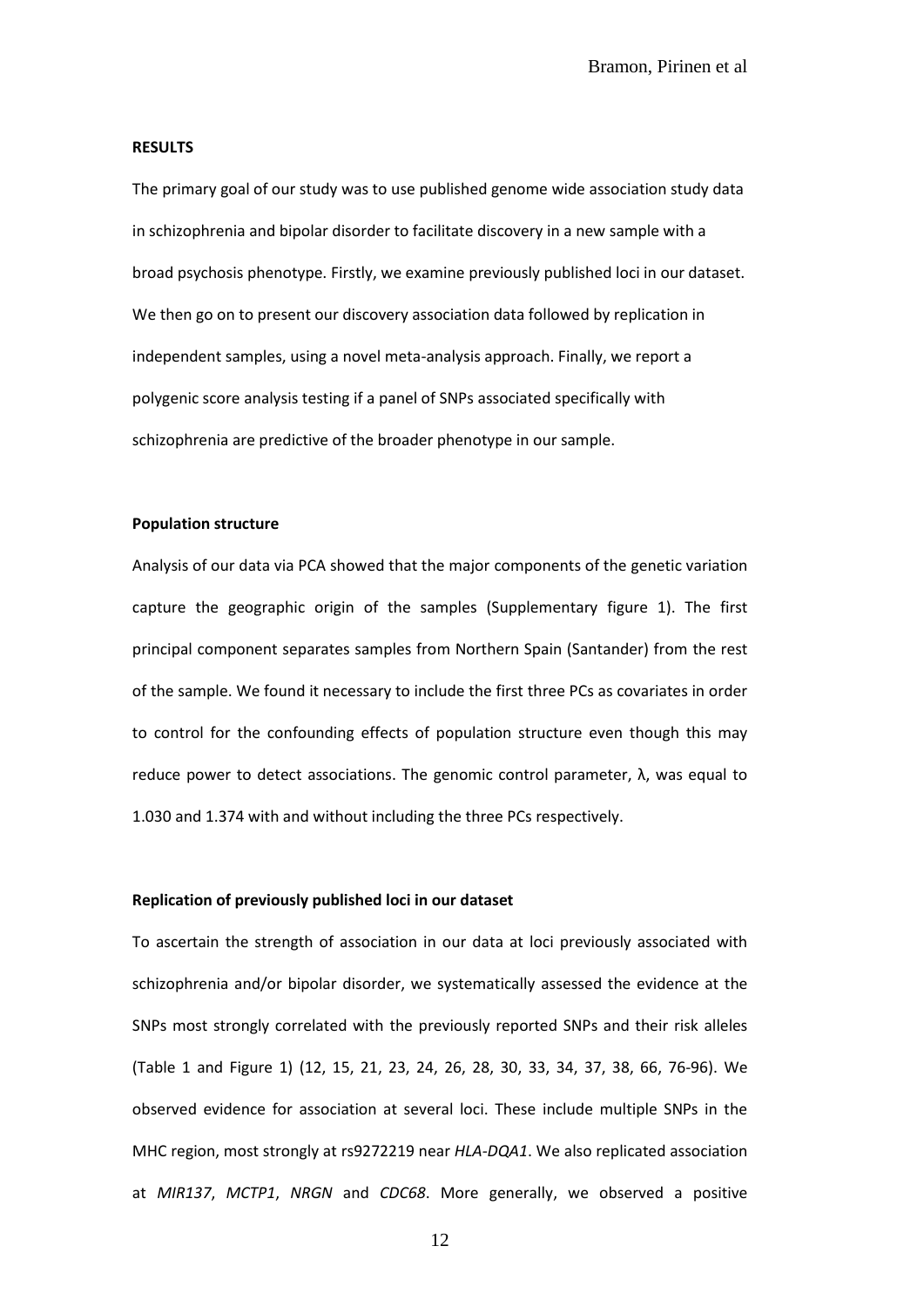correlation between previously reported effect sizes and those estimated here, most notably with schizophrenia associated loci where 19 out of the 24 loci had the same risk allele (one-sided  $P = 0.003$ ). We note that this sign test remained significant ( $P < 0.05$ ) after thinning to reduce correlation between SNPs and removing the SNPs within the MHC (see Supplementary Table 4).

#### **Association analysis in our discovery sample**

We did not identify any novel SNPs associated with psychosis as a broad phenotype with  $P$ < 1x10<sup>-7</sup> from our data set. Figure 2 and supplementary figure 2 show respectively the quantile-quantile plots of the distribution of observed and expected P values and the Manhattan plot of all autosomal SNPs that passed quality control.

#### **Independent replication of our discovery data**

We selected 63 SNPs in 23 genomic regions (Supplementary Data) showing the strongest evidence for association in our discovery dataset (P< 1 x 10<sup>-4</sup>) and having at least one suitable proxy SNP also associated (see Methods). We then attempted *in silico* replication using the large independent (see Methods) datasets publicly available from the Psychiatric Genomics Consortium [\(51,](#page-28-0) [57,](#page-28-5) [97,](#page-30-0) [98\)](#page-30-1) as well as with data provided by the SGENE+ Consortium [\(24,](#page-26-1) [25\)](#page-26-9).

All of the selected 63 SNPs were present in at least one of the replication datasets and 53 SNPs were available in both collections giving a two-study independent replication dataset with 10,352 patients and 24,474 controls. By combining estimates of the logarithmic odds ratios weighted by their precision (i.e., inverse variance of the estimator) across discovery and replication cohorts, we conducted a three-study metaanalysis with a total of 11,540 patients, 833 of their unaffected relatives and 26,571 controls. Table 2 contains the SNPs that in the replication data showed an effect in the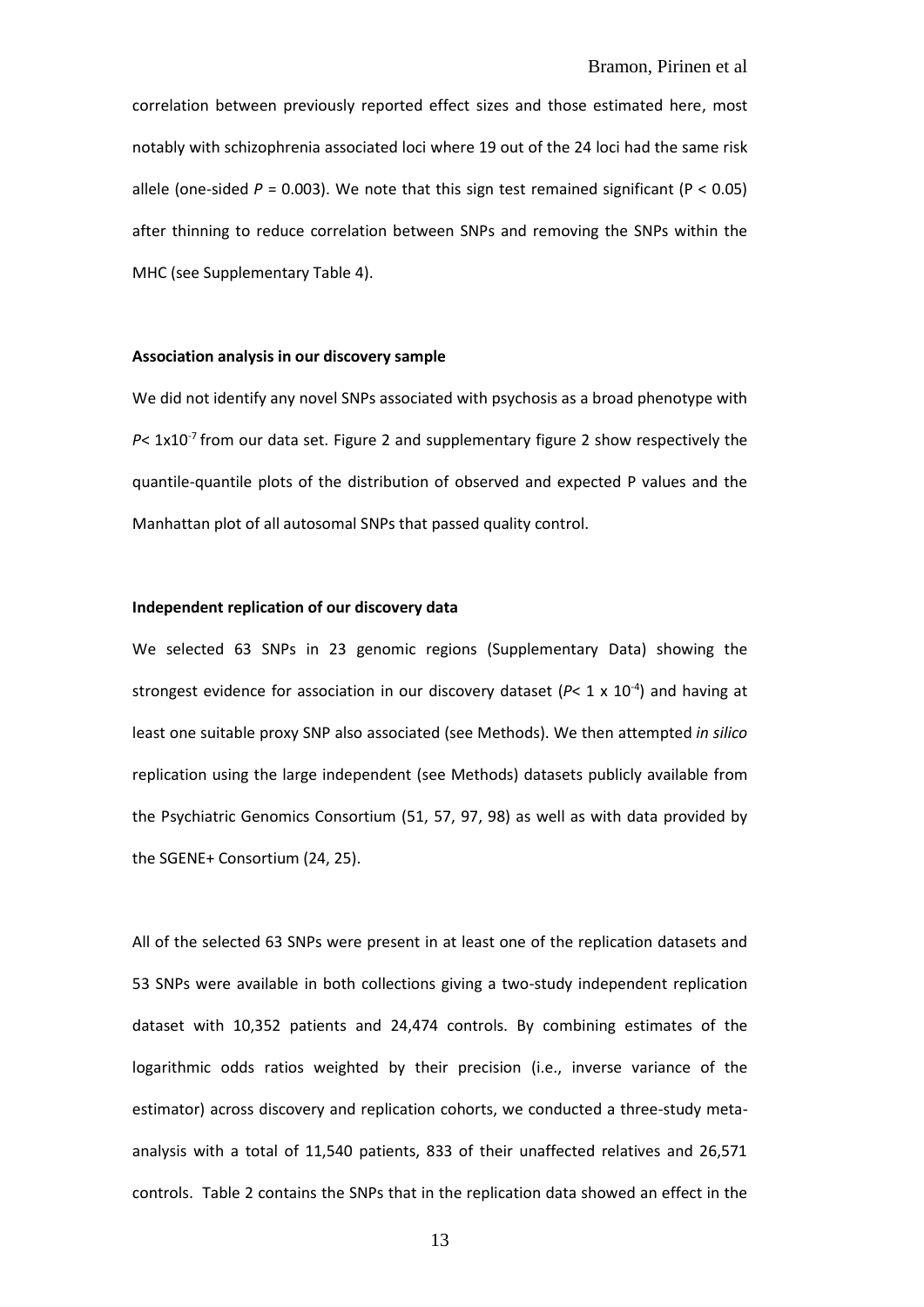same direction (with one-sided *P*< 0.05) as in the discovery data set and had either combined (discovery plus replication) fixed effects P value  $< 10^{-3}$  or combined fixed effects or related effects Bayes factor > 100. Regional association plots of these SNPs are included in Figure 3 and forest plots are given in Supplementary figure 3. Full details of the replication meta-analyses are presented in Supplementary Data.

Two out of five top regions in our discovery analysis, rs743393 (on chromosome 3) and rs968794 (on chromosome 7), showed effects in the same direction in the replication data with one-sided replication P values of 0.020 and 0.007, respectively. However, the combined fixed effects evidence of association at these loci is weak by the standards of GWAS ( $P$  values 7 x 10<sup>-4</sup> and 8 x 10<sup>-5</sup>, and Bayes factors 25 and 200, respectively). Bayes factors from the related effects model (440 and 7400, respectively), which allow heterogeneity in effect size across studies, are larger than those from the fixed effect model, but still fail to provide convincing levels of evidence for these associations. See [\(66\)](#page-28-4) for interpreting Bayes factors in the GWAS context.

#### **Polygenic score analysis**

We performed a polygenic score analysis using the SNPs associated with schizophrenia in the Psychiatric Genomics Consortium study. Logistic regression analyses showed significantly higher scores for patients than controls  $(P = 5 \times 10^{-14})$ , and explained approximately 1.7% of Nagelkerke's pseudo-variance in our sample. For additional results on the polygenic component, see Supplementary material and Supplementary Figure 4.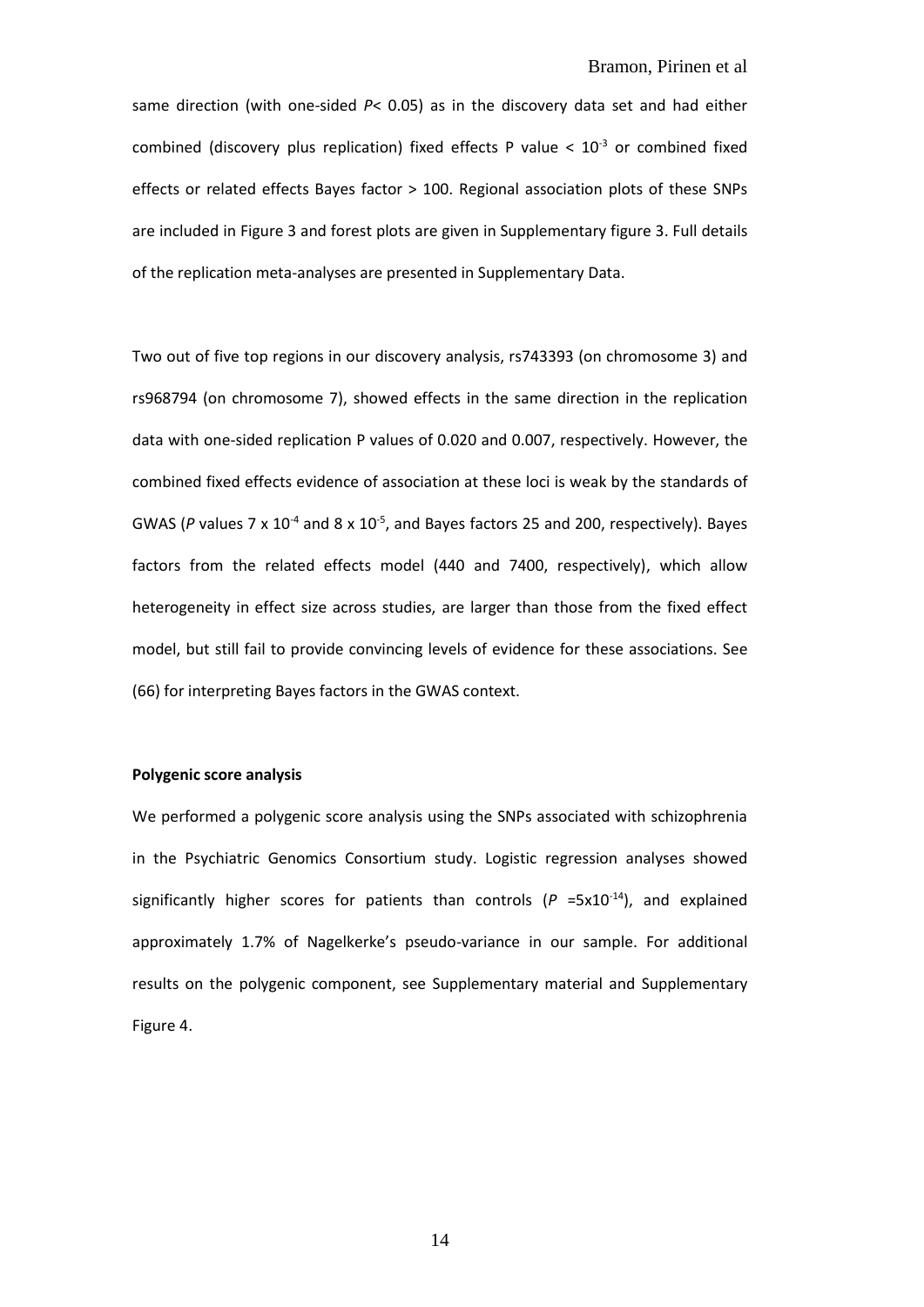#### **DISCUSSION**

Although extensive twin research has shown high heritability estimates ranging between 73-85% for schizophrenia, schizoaffective disorder and manic syndromes [\(99-](#page-30-2) [103\)](#page-30-2), compared to other neuropsychiatric diseases, the search for psychosis susceptibility genes has not been straightforward [\(104-110\)](#page-31-0). Several loci have now been convincingly identified and more are expected to be found through the Psychiatric Genomics Consortium, a large international collaboration undertaking mega-analyses of the available data [\(8,](#page-25-2) [12,](#page-25-3) [28\)](#page-26-4). In this context, our sample with 4,835 participants has modest power to detect new variants unequivocally [\(111\)](#page-31-1) and thus it is not that surprising that we did not identify convincing novel associations with a broad psychosis phenotype. For example, our data provide less than 10% power at type I error of  $1x10^{-7}$ for an allelic relative risk of 1.2 at a common SNP, and in practice power may be further reduced due to our broader disease phenotype and our use of principal component covariates to control for population structure. It has been estimated that for allelic odds ratios of 1.1 and 1.2 as many as 10,000 to over 20,000 subjects would be required to achieve 80% power at genome wide significance levels [\(112\)](#page-31-2). We hope that our data set will be valuable in the future meta-analyses that are likely to identify further common variants for psychotic illnesses with convincing statistical evidence.

The loci for which we found the best evidence of association, given our data and the independent replication samples from the Psychiatric Genomics and SGENE+ consortia, are reported in Table 2 and their regional association plots are in Figure 3. These include rs743393 located in chromosome 3, which is near the Integrin alpha 9 gene (ITGA9), thought to codify for a membrane glycoprotein that mediates cell-cell and cell-matrix adhesion (22). SNP rs968794 in chromosome 7 is close to the NDUFA4 gene coding for a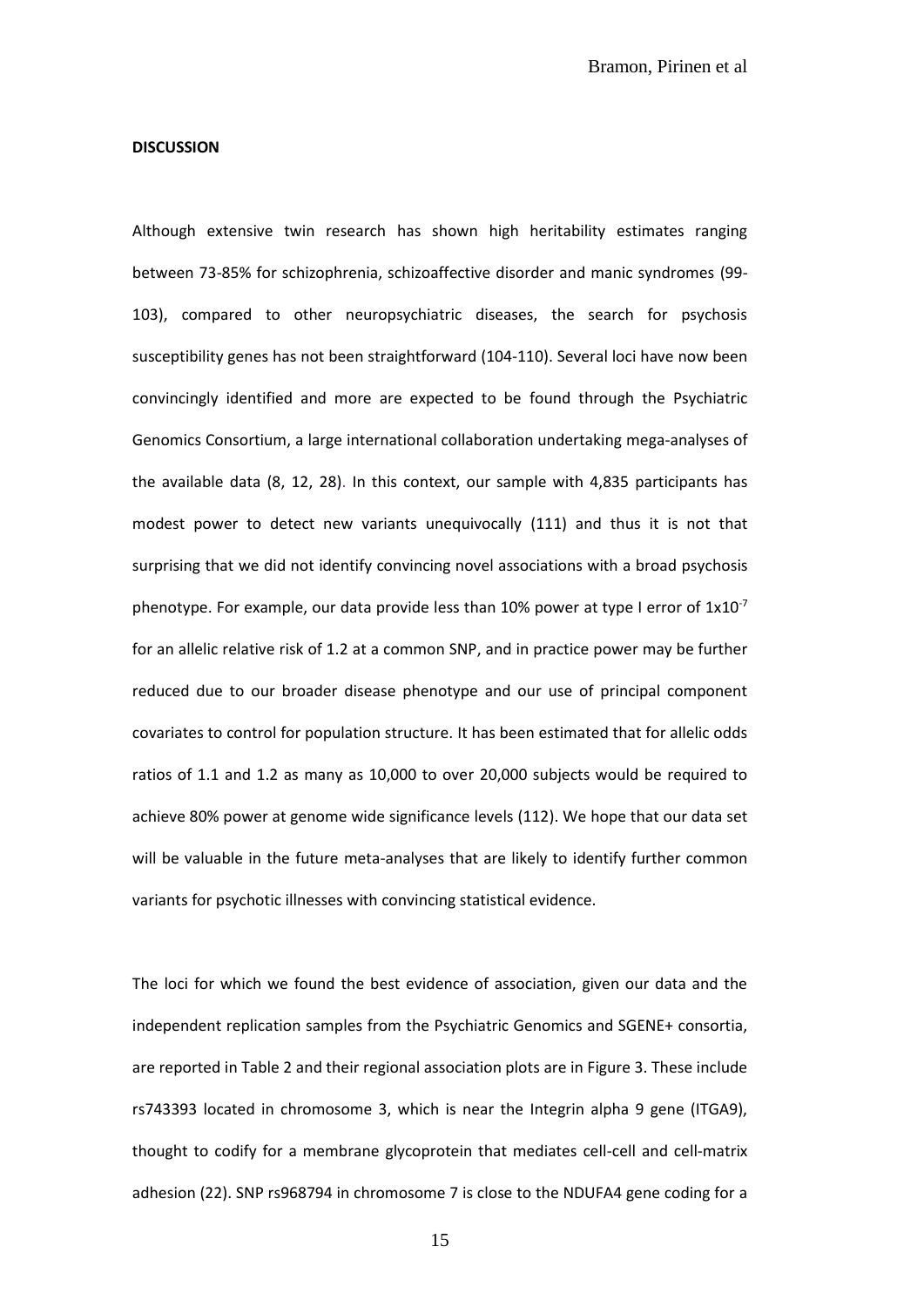protein that is involved in the mitochondrial membrane respiratory chain (23). Finally, rs4761708 is located in a gene desert in chromosome 12 flanked by recombination hotspots. Limited information is available on the role of these genes and whether they are causal in increasing the risk of developing psychosis. Further data is required to confirm the associations and to inform on underlying disease mechanisms.

While our sample was too small to identify new loci unequivocally, it had good power to replicate previously published signals with modest effects assuming they are consistent across psychosis phenotypes. The analysis of established schizophrenia loci shows that there is a trend for consistent association in our data (Figure 1). Also the polygenic score analysis showed that, compared to controls, our cases are enriched for alleles thought to convey risk for schizophrenia; the PGC's panel of SNPs significantly predicted case-control status in our study and explained around 2% of the phenotypic variance in our sample. This is comparable to previously reported figures in other European case-control and family based populations [\(26,](#page-26-2) [43\)](#page-27-1) and is consistent with a highly polygenic model of disease risk. Larger data sets are required to determine whether these signals are specific to only some of the sub-phenotypes of psychosis or are present across them.

Schizophrenia and bipolar disorder are thought to be highly complex and polygenic, with potentially thousands of susceptibility genes of small effect and, particularly for schizophrenia, also with rare variants of larger effects [\(10,](#page-25-5) [14,](#page-26-10) [26,](#page-26-2) [52,](#page-28-6) [58,](#page-28-7) [107,](#page-31-3) [113-116\)](#page-31-4). Previous GWAS have generally targeted a specific diagnostic category and the merit of analysing a psychosis spectrum is debatable. One of the challenges facing psychiatric genetics has been the heterogeneity of the diseases in question and studying a broader phenotype could exacerbate this problem. However, as GWAS data accumulate there is growing evidence of genetic overlap between schizophrenia and bipolar disorder [\(8,](#page-25-2) [12,](#page-25-3)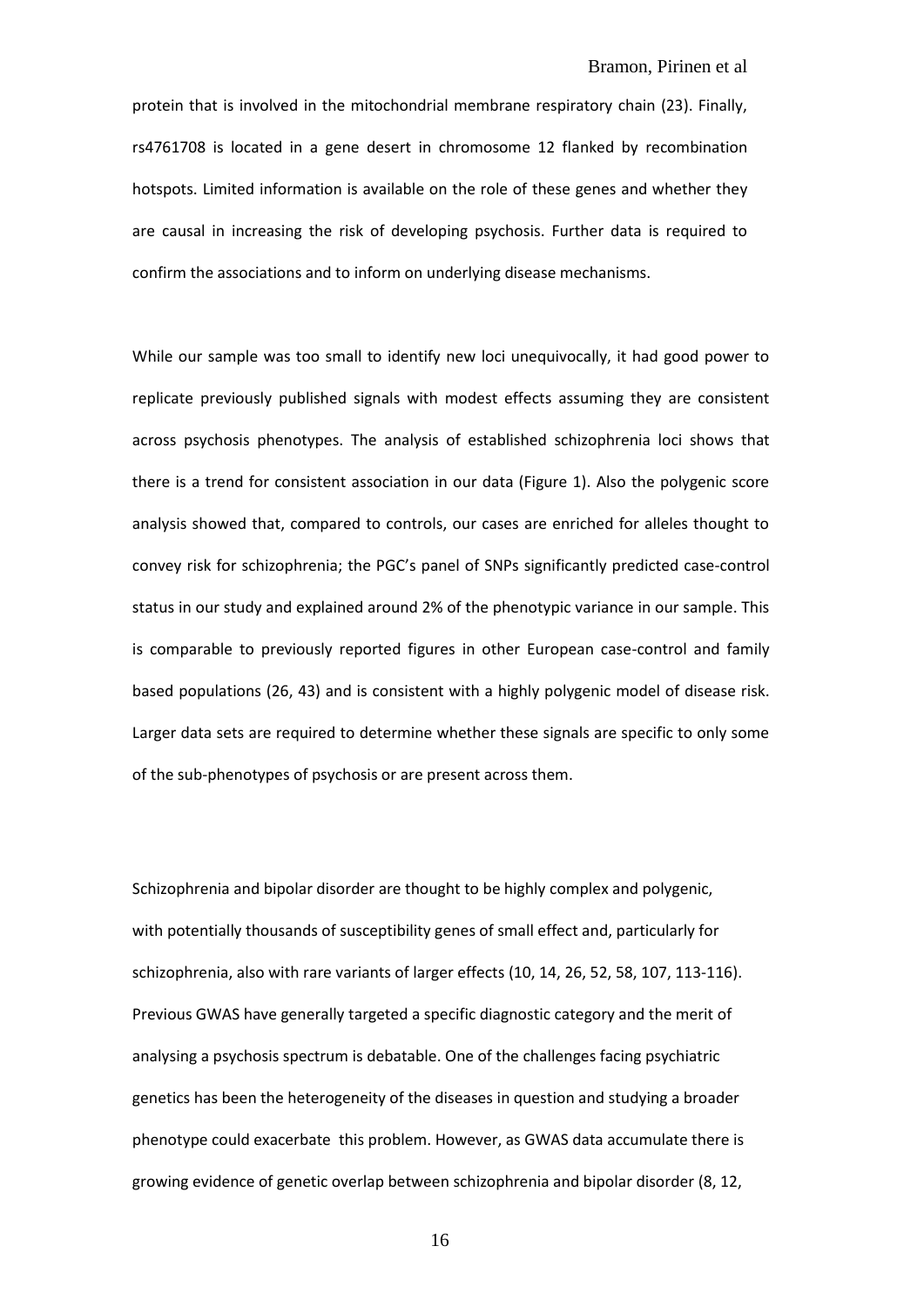[28,](#page-26-4) [44,](#page-27-2) [46,](#page-27-4) [51,](#page-28-0) [55,](#page-28-8) [56,](#page-28-9) [58-60\)](#page-28-7). Therefore, as well as examining narrowly defined diseases it is of use to undertake cross-disorder analyses. Our replication of established schizophrenia hits in a broadly defined psychosis sample and polygenic analyses support this view.

Current benchmarks for establishing new associations usually insist on a combined discovery and replication *P* value of less than 5 x10<sup>-8</sup> using a fixed effects meta-analysis, which is the correct summary of the overall statistical evidence when the true effect size is exactly the same across the studies. However, when the effect size may genuinely differ between the studies due to, for example, differences in phenotype definition, patterns of linkage disequilibrium or environmental contributions, it is appropriate to assess association evidence with a model that allows for heterogeneity. Here we have used a Bayesian related effects model that assumes that the effects between the studies are similar (e.g. highly correlated on the log odds scale) but not necessarily the same. A computational advantage of this model is that it only requires the study-wide summary statistics (effect size and its standard error) and therefore we believe that it will be useful in future meta-analyses of existing GWAS data sets, for example across neuropsychiatric diseases.

In our study, we applied the related effects model to combine the discovery and replication results at 63 SNPs that had the most evidence in the discovery analysis. As expected, the related effects model assigns a higher probability than the fixed effects model to the event that these SNPs represent real associations (Supplementary Data). For any one SNP, this can be either because the association is a true-positive but heterogeneous and/or subject to a "winner's curse" effect [\(117,](#page-31-5) [118\)](#page-31-6), or because the association is a false-positive and appears heterogeneous due to a relatively strong discovery signal created by chance effects. Future studies are needed to determine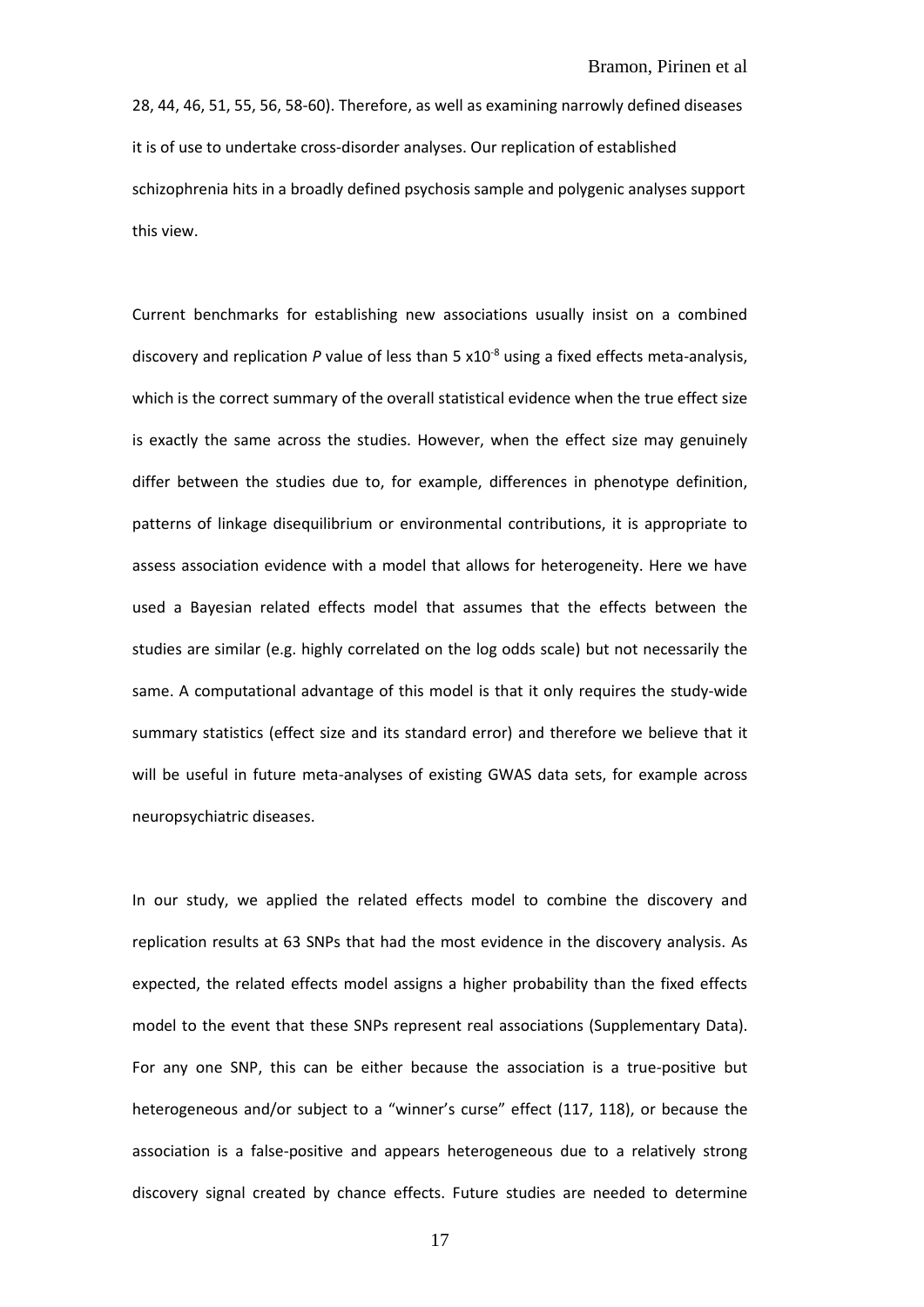conclusively whether the SNPs reported in Table 2 and Figure 3 represent real associations.

The scenario described here, where a discovery analysis of a particular phenotype in a small sample attempts to replicate putative associations *in silico,* in much larger metaanalyses of similar phenotypes, is likely to become more common in human genetics as GWAS data accumulate. We note that stringent *P* value thresholds for combined discovery and replication meta-analysis make it challenging to identify new loci because loci with consistent effects across studies will have already been identified. Therefore in on-going genome-wide meta-analysis across related phenotypes, modelling effect heterogeneity where appropriate is arguably the most powerful approach to identify additional susceptibility loci.

In conclusion, although no individual SNPs reached convincing evidence of association with psychosis, our data contribute to the international effort to produce a cohort large enough to investigate both the shared and separate genetic bases of multiple psychotic disorders. Our polygenic score analysis indicates that the PGC-derived panel of SNPs conveying risk specifically for schizophrenia is also predictive of case-control status in our data, explaining around 2% of the phenotypic variance. We advocate the use of related effects models in large meta-analyses for summarising the evidence for association across independent studies of related phenotypes.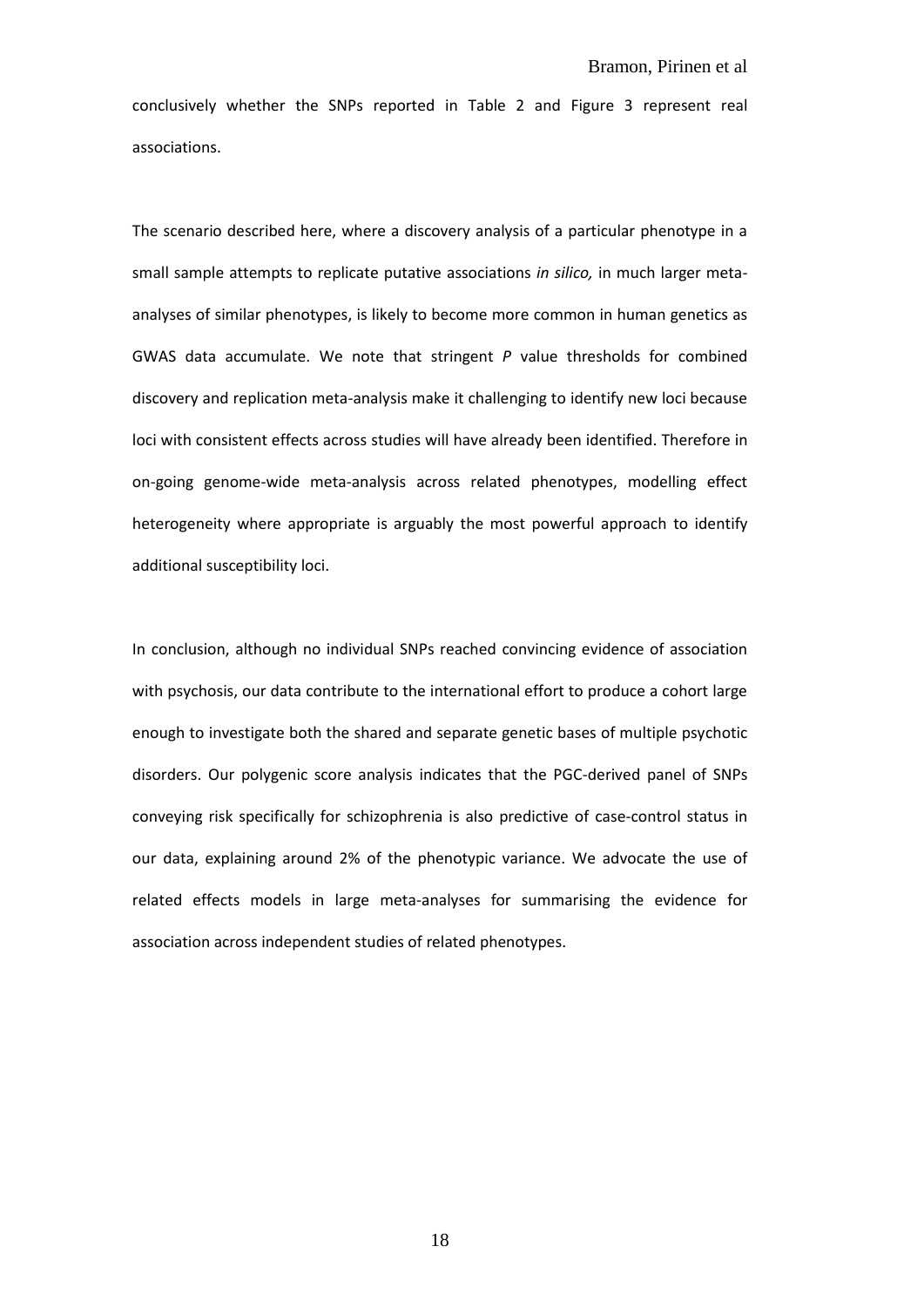## **Table 1: Evidence in our discovery data at loci previously reported to be associated with schizophrenia and/or bipolar disorder.**

Evidence for association at the best marker, as measured by correlation ( $r^2$ ) in the 1000 Genomes Project data [\(74\)](#page-29-10), of previously implicated loci. Where the previously reported SNP is not typed in our data we oriented the haplotypes to estimate the odds ratio for the risk allele allowing a one sided comparison. One–sided *P* values < 0.05 (for replication with the same risk allele) are highlighted in bold font. SCZ: Schizophrenia, BPD: Bipolar Disorder.

| Chr            | Position  | Genes         | SNP          | Odds  | Phenot.    | Previous studies | Best tag   | $r^2$   | Frequency | P value     | Odds ratio          |
|----------------|-----------|---------------|--------------|-------|------------|------------------|------------|---------|-----------|-------------|---------------------|
|                | (b36)     |               | risk allele  | ratio |            |                  |            | 1000    |           | (two-sided) | (95% CI)            |
|                |           |               |              |       |            |                  |            | genomes |           |             |                     |
| $\mathbf{1}$   | 98502934  | <b>MIR137</b> | rs1625579-T  | 1.12  | SCZ        | (12)             | rs1782810  | 0.975   | 0.8034    | 0.0641257   | 1.14 (0.99-1.31)    |
| $\mathbf{1}$   | 167903079 | BRP44, DCAF6  | rs10489202-A | 1.23  | SCZ        | (21)             | rs10489202 | 1.000   | 0.2312    | 0.310317    | $1.07(0.94-1.21)$   |
| $\mathbf{1}$   | 243608967 |               | rs6703335-G  | 1.09  | SCZ        | (12)             | rs6703335  | 1.000   | 0.4324    | 0.476216    | $0.96(0.86 - 1.07)$ |
| $\overline{2}$ | 58222928  | VRK2          | rs2312147-C  | 1.09  | SCZ        | (24, 76)         | rs1518395  | 1.000   | 0.6172    | 0.740698    | $0.98(0.88-1.1)$    |
| $\overline{2}$ | 193984621 | PCGEM1        | rs17662626-A | 1.2   | SCZ        | (12)             | rs17666314 | 0.633   | 0.942     | 0.810016    | $1.03(0.82 - 1.29)$ |
| 3              | 36862980  |               | rs4624519-T  | 1.09  | SCZ        | (12)             | rs4624519  | 1.000   | 0.6264    | 0.709072    | $1.02(0.91-1.14)$   |
| 3              | 52821011  | ITIH1, NEK4   | rs1042779-A  | 1.19  | <b>BPD</b> | (38, 119)        | rs1042779  | 1.000   | 0.6237    | 0.357295    | $1.05(0.94-1.18)$   |
| $\mathbf{3}$   | 52855229  | ITIH3, ITIH4  | rs2239547-T  | 1.1   | SCZ        | (12)             | rs1573815  | 0.786   | 0.7678    | 0.283078    | $1.07(0.94-1.22)$   |
| 3              | 180550702 | FXR1          | rs6782299-T  | 1.1   | SCZ        | (26)             | rs6782299  | 1.000   | 0.7294    | 0.822086    | $1.01(0.9-1.14)$    |
| 4              | 103457418 | NFKB1         | rs230529-T   | 1.45  | SCZ        | (78)             | rs230529   | 1.000   | 0.3895    | 0.363959    | $1.05(0.94-1.17)$   |
| 5 <sup>1</sup> | 94154588  | MCTP1         | rs17418283-C | 1.21  | <b>BPD</b> | (38)             | rs255339   | 0.834   | 0.2968    | 0.0838988   | $1.11(0.99-1.25)$   |
| 6              | 27143883  | <b>MHC</b>    | rs13194053-T | 1.22  | SCZ        | (23, 26)         | rs7745603  | 0.866   | 0.7697    | 0.103731    | $1.11(0.98-1.27)$   |
| 6              | 27248931  | <b>MHC</b>    | rs6932590-T  | 1.16  | SCZ        | (24, 26, 79, 80) | rs6938200  | 0.874   | 0.7947    | 0.219974    | $1.09(0.95-1.25)$   |
| 6              | 28227604  | MHC, NKAPL    | rs1635-G     | 1.28  | SCZ        | (81)             | rs2299030  | 0.909   | 0.03693   | 0.265435    | $1.16(0.89-1.52)$   |
| 6              | 30174131  | MHC, TRIM26   | rs2021722-C  | 1.15  | SCZ        | (12)             | rs2517611  | 1.000   | 0.8058    | 0.418896    | $0.95(0.83 - 1.08)$ |
| 6              | 32172993  | MHC, NOTCH4   | rs3131296-G  | 1.19  | SCZ        | (24, 80)         | rs2071278  | 1.000   | 0.8534    | 0.61264     | $1.04(0.89-1.22)$   |
| 6              | 32602269  | MHC, HLA-DQA1 | rs9272219-G  | 1.14  | SCZ        | (23)             | rs9272219  | 1.000   | 0.7105    | 0.0740771   | 1.12 (0.99-1.26)    |
| 6              | 89732101  | GABRR1        | rs12201676-C | 1.31  | SCZ & BPD  | (82)             | rs12201676 | 1.000   | 0.2452    | 0.211557    | $1.08(0.96-1.22)$   |
| $\overline{7}$ | 145959243 | CNTNAP2       | rs802568-C   | 2.03  | SCZ & BPD  | (82)             | rs802568   | 1.000   | 0.02746   | 0.197092    | $1.22(0.9-1.65)$    |
| $\overline{7}$ | 156048649 | LOC393076     | rs10949808-T | 1.27  | SCZ & BPD  | (82)             | rs10949808 | 1.000   | 0.397     | 0.224947    | $1.07(0.96-1.19)$   |
| 8              | 4180844   | CSMD1         | rs10503253-A | 1.16  | SCZ        | (12)             | rs10103330 | 1.000   | 0.1993    | 0.807814    | $1.02(0.89-1.16)$   |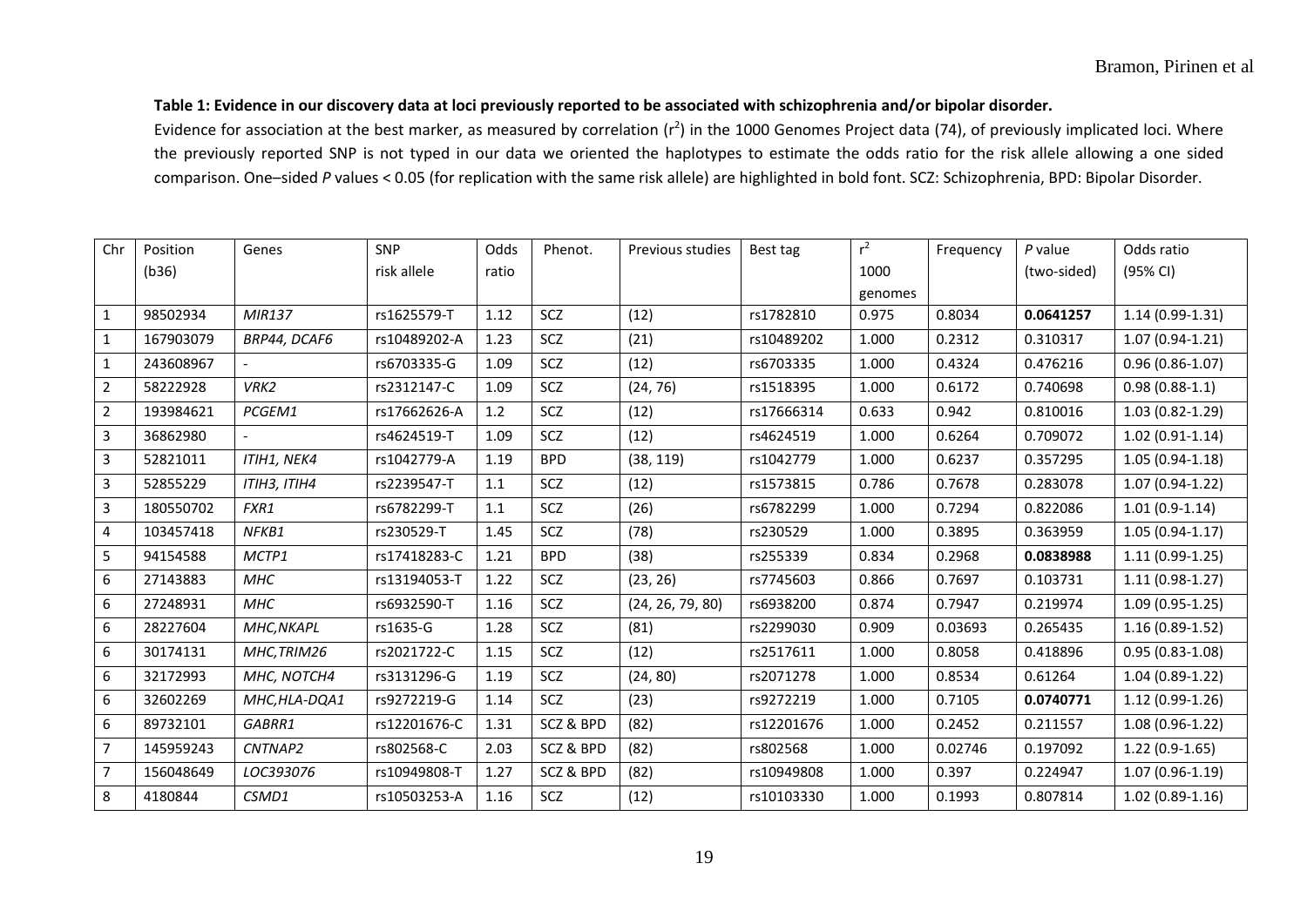| 8      | 38031345  | LSM1, WHSC1L1     | rs16887244-A | 1.19 | <b>SCZ</b> | (21)              | rs16887244 | 1.000 | 0.7614  | 0.436771  | $1.05(0.93-1.19)$   |
|--------|-----------|-------------------|--------------|------|------------|-------------------|------------|-------|---------|-----------|---------------------|
| 8      | 58840924  | <b>FAM110B</b>    | rs1992045-T  | 1.56 | SCZ & BPD  | (82)              | rs1992045  | 1.000 | 0.07363 | 0.125349  | $0.85(0.69-1.05)$   |
| 8      | 89760311  | MMP16             | rs7004633-A  | 1.11 | SCZ        | (12, 83)          | rs7005110  | 1.000 | 0.1925  | 0.914021  | $0.99(0.87 - 1.14)$ |
| 9      | 121359286 | ASTN <sub>2</sub> | rs11789399-G | 1.29 | SCZ & BPD  | (82)              | rs11789399 | 1.000 | 0.4962  | 0.415783  | $0.96(0.86-1.06)$   |
| 10     | 62179812  | ANK3              | rs10994336-T | 1.45 | <b>BPD</b> | $(33, 38, 84-87)$ | rs3808943  | 0.858 | 0.05389 | 0.209758  | $0.85(0.66-1.1)$    |
| 10     | 62279124  | ANK3              | rs10994397-T | 1.22 | <b>BPD</b> | (28)              | rs3808943  | 0.858 | 0.05389 | 0.209758  | $0.85(0.66-1.1)$    |
| 10     | 104775908 | CNNM <sub>2</sub> | rs7914558-G  | 1.22 | SCZ        | (12, 88)          | rs10509757 | 1.000 | 0.5927  | 0.131729  | $1.09(0.98-1.21)$   |
| $10\,$ | 104906211 | NT5C2             | rs11191580-T | 1.2  | SCZ        | (12, 88)          | rs11191580 | 1.000 | 0.9169  | 0.912034  | $1.01(0.83-1.23)$   |
| 11     | 17160148  |                   | rs4356203-G  | 1.09 | SCZ        | (12)              | rs4356203  | 1.000 | 0.4236  | 0.342312  | $0.95(0.85-1.06)$   |
| 11     | 66551002  | Multiple          | rs10896135-G | 1.12 | <b>BPD</b> | (28)              | rs4930390  | 1.000 | 0.2557  | 0.901194  | $0.99(0.88-1.12)$   |
| 11     | 79077193  | ODZ4              | rs12576775-G | 1.14 | <b>BPD</b> | (28)              | rs7932890  | 1.000 | 0.1737  | 0.259849  | $1.08(0.94-1.24)$   |
| 11     | 98125404  | CNTN5             | rs2509843-C  | 1.27 | SCZ & BPD  | (82)              | rs2848547  | 1.000 | 0.3711  | 0.400322  | $0.95(0.86 - 1.06)$ |
| 11     | 124606285 | <b>NRGN</b>       | rs12807809-T | 1.15 | SCZ        | (24, 80, 89)      | rs1939214  | 0.972 | 0.8282  | 0.0051205 | $1.23(1.06-1.43)$   |
| 12     | 2345295   | CACNA1C           | rs1006737-A  | 1.18 | SCZ & BPD  | (15, 33, 37, 38,  | rs1006737  | 1.000 | 0.3265  | 0.353821  | $1.05(0.94-1.18)$   |
|        |           |                   |              |      |            | 90)               |            |       |         |           |                     |
| 12     | 2419896   | CANCNA1C          | rs4765913-A  | 1.14 | <b>BPD</b> | (28)              | rs4765914  | 0.935 | 0.8061  | 0.432068  | $0.95(0.83 - 1.08)$ |
| 13     | 42653437  | <b>DGKH</b>       | rs1012053-A  | 1.59 | <b>BPD</b> | $(91-93)$         | rs1170188  | 0.806 | 0.8133  | 0.26017   | $1.08(0.94-1.24)$   |
| 13     | 106651661 | DAOA              | rs4996815-C  | 1.28 | SCZ & BPD  | (82)              | rs4996815  | 1.000 | 0.3576  | 0.737436  | $1.02(0.91-1.14)$   |
| 15     | 38995491  | Multiple          | rs12899449-A | 1.2  | <b>BPD</b> | (33)              | rs12899449 | 1.000 | 0.7063  | 0.441365  | $1.05(0.93-1.18)$   |
| 16     | 23634026  | Multiple          | rs420259-A   | 2.08 | <b>BPD</b> | (34, 66, 94, 95)  | rs420259   | 1.000 | 0.7306  | 0.517701  | $0.96(0.85-1.08)$   |
| 18     | 52752017  | CCDC68            | rs12966547-G | 1.4  | SCZ        | (12)              | rs11874716 | 1.000 | 0.567   | 0.0379359 | $1.12(1.01-1.25)$   |
| 18     | 53058238  | TCF4              | rs17594526-T | 1.44 | SCZ        | (26)              | rs17594526 | 1.000 | 0.0321  | 0.915797  | $1.02(0.76-1.36)$   |
| 19     | 19361735  | <b>NCAN</b>       | rs1064395-A  | 1.17 | SCZ &BPD   | (30, 96)          | rs1064395  | 1.000 | 0.1639  | 0.543254  | $0.96(0.83-1.1)$    |
| 20     | 19852503  | RIN <sub>2</sub>  | rs6046396-G  | 1.28 | SCZ & BPD  | (82)              | rs6046396  | 1.000 | 0.3015  | 0.57124   | $1.03(0.92 - 1.16)$ |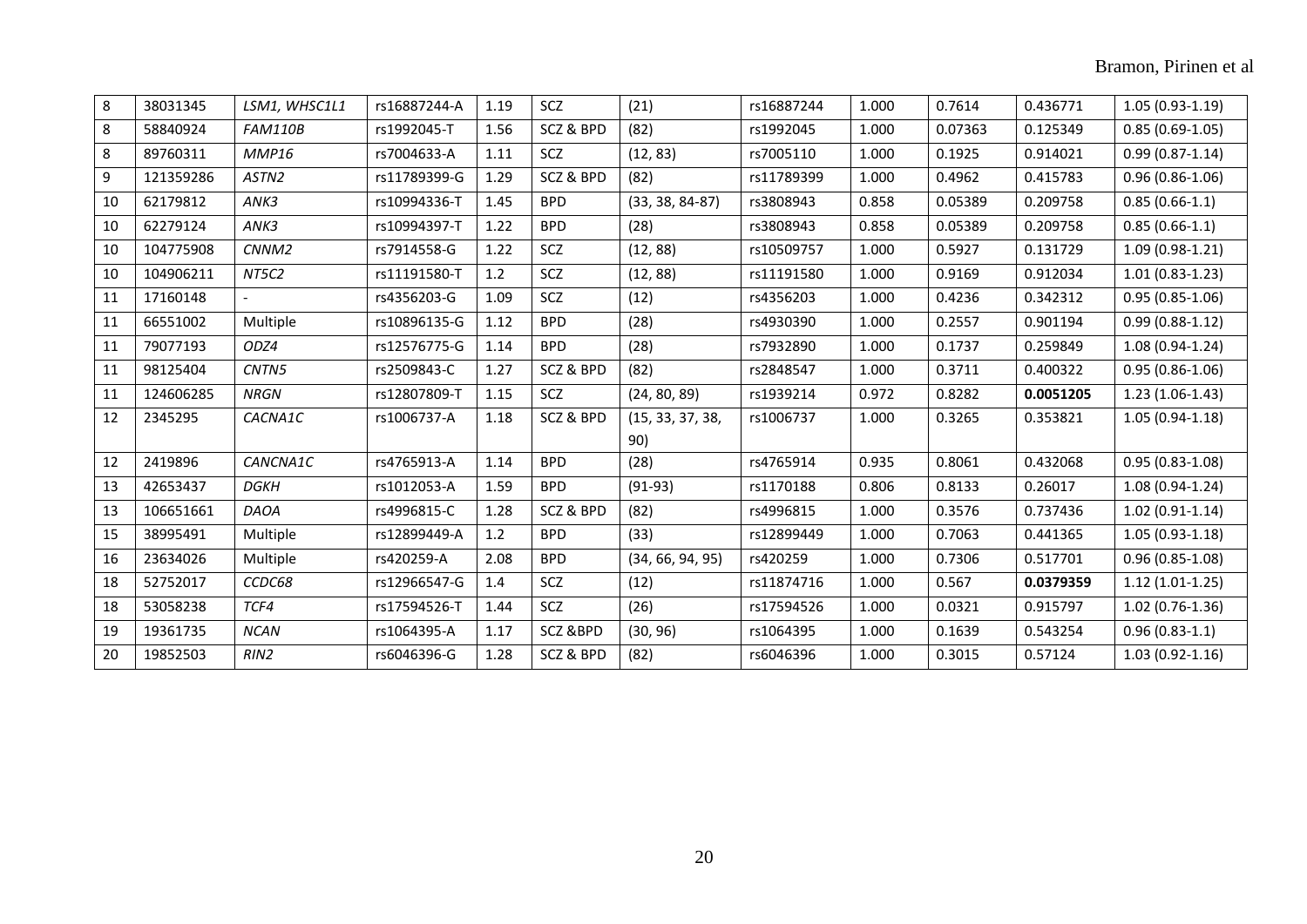## **Table 2: Loci where we found the strongest evidence of association.**

Evidence of association across the discovery sample and the PCG and SGENE replication collections as also shown as a forest plot in Supplementary figure 3. We report P values, odds ratios (and 95% confidence intervals) for these cohorts and the combined evidence (using an inverse variance weighted fixed effects approach). We also show the log10 Bayes factor (BF) for models assuming effects to be either the same (fixed) or related (allowing heterogeneity). Note that the discovery sample odds ratios and P values presented in this table are based on a sub-set of our sample that did not overlap with the replication cohorts, therefore the P values may vary from those presented in supplementary figure 2, which includes all our discovery dataset.

| Chr. | <b>SNP</b><br>(risk allele) | Position<br>(Build 36) | Discovery P<br>Odds ratio (95% CI) | Replication P<br>Odds ratio (95% CI) | Combined P<br>Odds ratio (95% CI) | log 10BF<br>same | log 10BF<br>related |
|------|-----------------------------|------------------------|------------------------------------|--------------------------------------|-----------------------------------|------------------|---------------------|
|      | rs743393-C                  | 37718972               | 9.40E-06                           | 0.039                                | 7.40E-04                          | 1.43             | 2.64                |
|      |                             |                        | $1.301(1.157 - 1.462)$             | $1.043(1.002 - 1.085)$               | $1.067(1.028 - 1.108)$            |                  |                     |
|      | rs968794-A                  | 10856010               | 8.30E-07                           | 0.014                                | 8.40E-05                          | 2.3              | 3.87                |
|      |                             |                        | $1.324(1.184 - 1.480)$             | $1.050(1.010 - 1.091)$               | $1.076(1.037 - 1.116)$            |                  |                     |
| 12   | rs4761708-C                 | 92276217               | 1.40E-04                           | 0.024                                | 6.40E-04                          | 1.56             | 2.18                |
|      |                             |                        | $1.291(1.130 - 1.476)$             | $1.058(1.007 - 1.110)$               | $1.083(1.034 - 1.133)$            |                  |                     |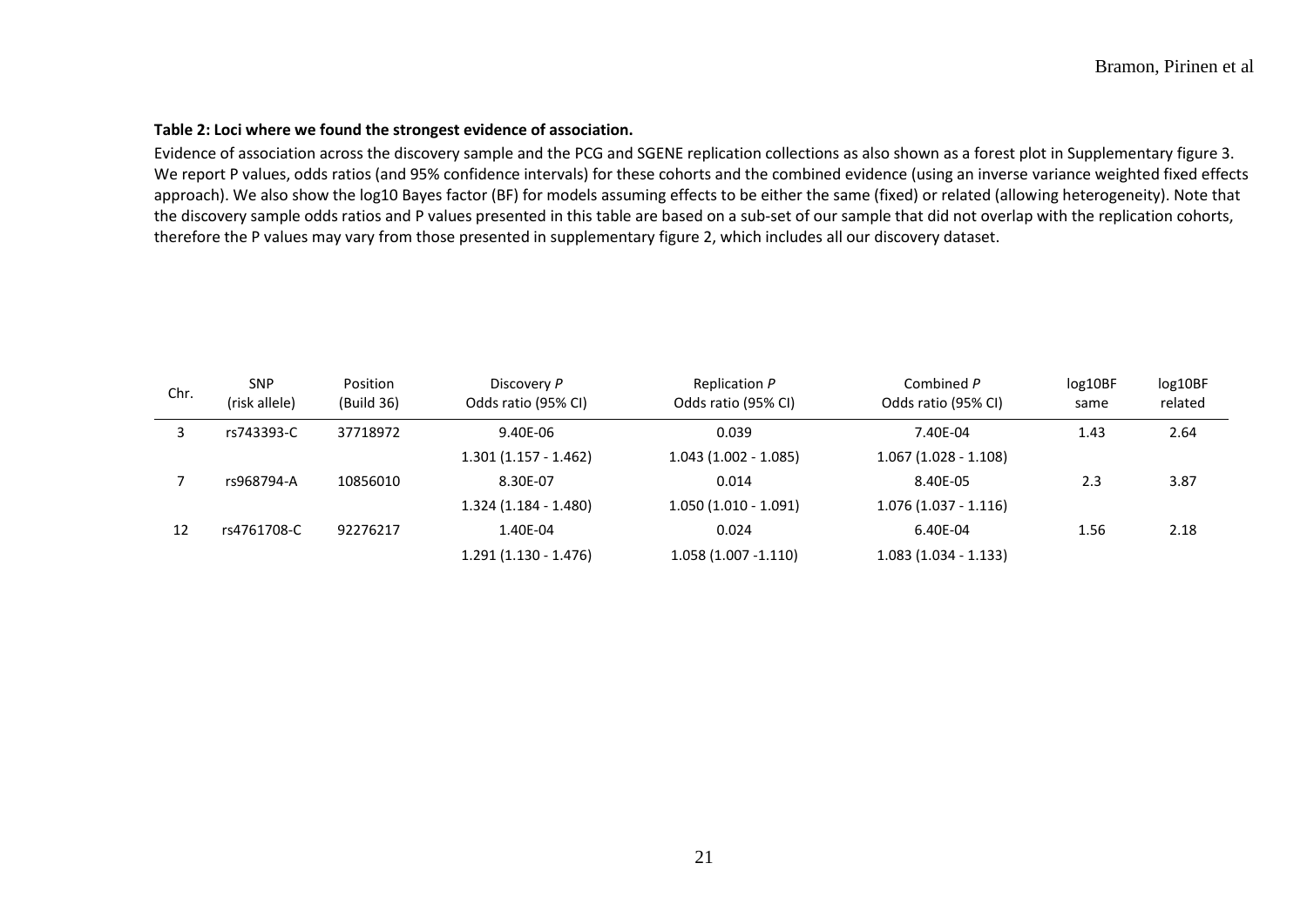#### **FIGURE LEGENDS**

# **Figure 1: Replication of previously published associated schizophrenia (SZ) and bipolar disorder (BP) loci**.

Reported odds ratios from the literature (x axis) plotted against the odds ratios estimated from our data as listed in Table 1 (y axis). The dotted line indicates an odds ratio of 1 in our data. Points above the line indicate the same direction of effect in previous studies and our data. Black circles indicate SNPs that replicate (*P* one-sided < 0.05) in our study. Triangles denote SNPs within the MHC region. Sign tests for an enrichment of effect in the same direction are presented for loci previously associated with schizophrenia, bipolar disorder or both. Further details on the sign tests are available in Supplementary Table 4.

**Figure 2:** Quantile-quantile plots of the distribution of observed and expected P value at all autosomal SNPs passing quality control. The genomic control lambda value was 1.03. This represents analyses conducted on our entire discovery sample (n=4835).

#### **Figure 3: Regional association plots for the three SNPs reported in Table 2.**

The plots show the evidence of association in our discovery data at genotyped SNPs. The SNP listed in Table 2 is indicated with a diamond and flanking SNPs (circles) are coloured according to their correlations ( $r^2$ ) with this SNP measured in HapMap.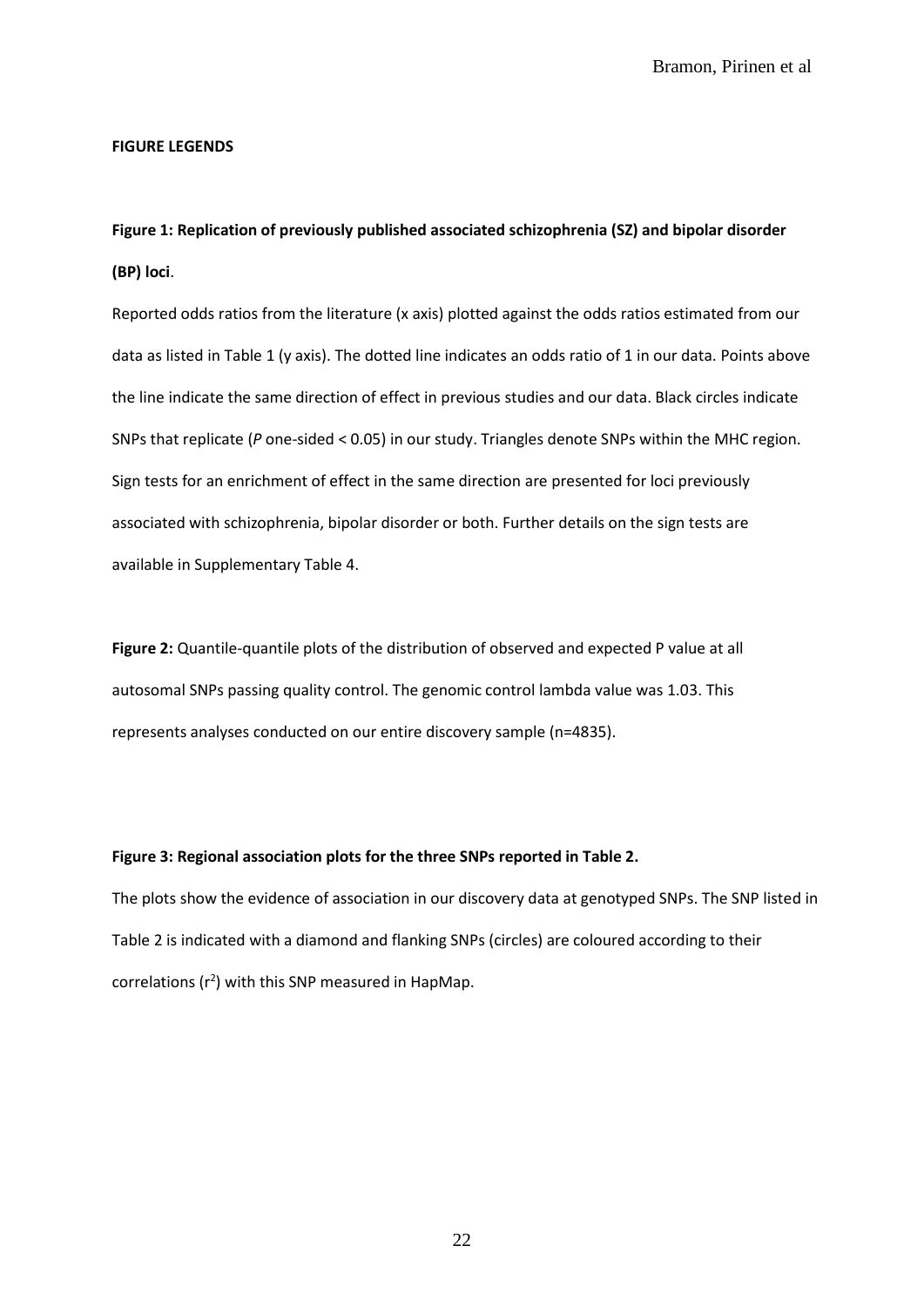#### **ACKNOWLEDGEMENTS**

The authors thank all the patients, relatives and controls who took part in this research as well as the clinical staff who facilitated their involvement.

The principal funding for this study was provided by the Wellcome Trust, as part of the Wellcome Trust Case Control Consortium 2 project (grants 085475/B/08/Z and 085475/Z/08/Z).

E. Bramon currently holds a MRC New Investigator Award and a MRC Centenary Award. E. Bramon was further supported by the National Institute of Health Research UK (post-doctoral fellowship), the Psychiatry Research Trust, the Schizophrenia Research Fund, the Brain and Behavior Research foundation's (NARSAD's) Young Investigator Award, a Wellcome Trust Research Training Fellowship and the NIHR Biomedical Research Centre for Mental Health at the South London and Maudsley NHS Foundation Trust and Institute of Psychiatry Kings College London.

P. Donnelly was supported in part by a Royal Society Wolfson Merit Award. C. Spencer was supported by a Wellcome Trust Fellowship (097364/Z/11/Z). M. Pirinen is supported by the Academy of Finland (257654). We acknowledge use of the British 1958 Birth Cohort DNA collection funded by the Medical Research Council (grant G0000934) and the Wellcome Trust (grant 068545/Z/02), the UK National Blood Service controls funded by the Wellcome Trust and the People of the British Isles collection, funded by the Wellcome Trust. Work was supported in part by Wellcome Trust Centre for Human Genetics core grants 072894/Z/03/Z, 090532/Z/09/Z and 075491/Z/04/B.

M. Picchioni acknowledges a Wellcome Trust Research Training Fellowship (064971). T. Toulopoulou acknowledges the European Community's Sixth Framework Programme through a Marie Curie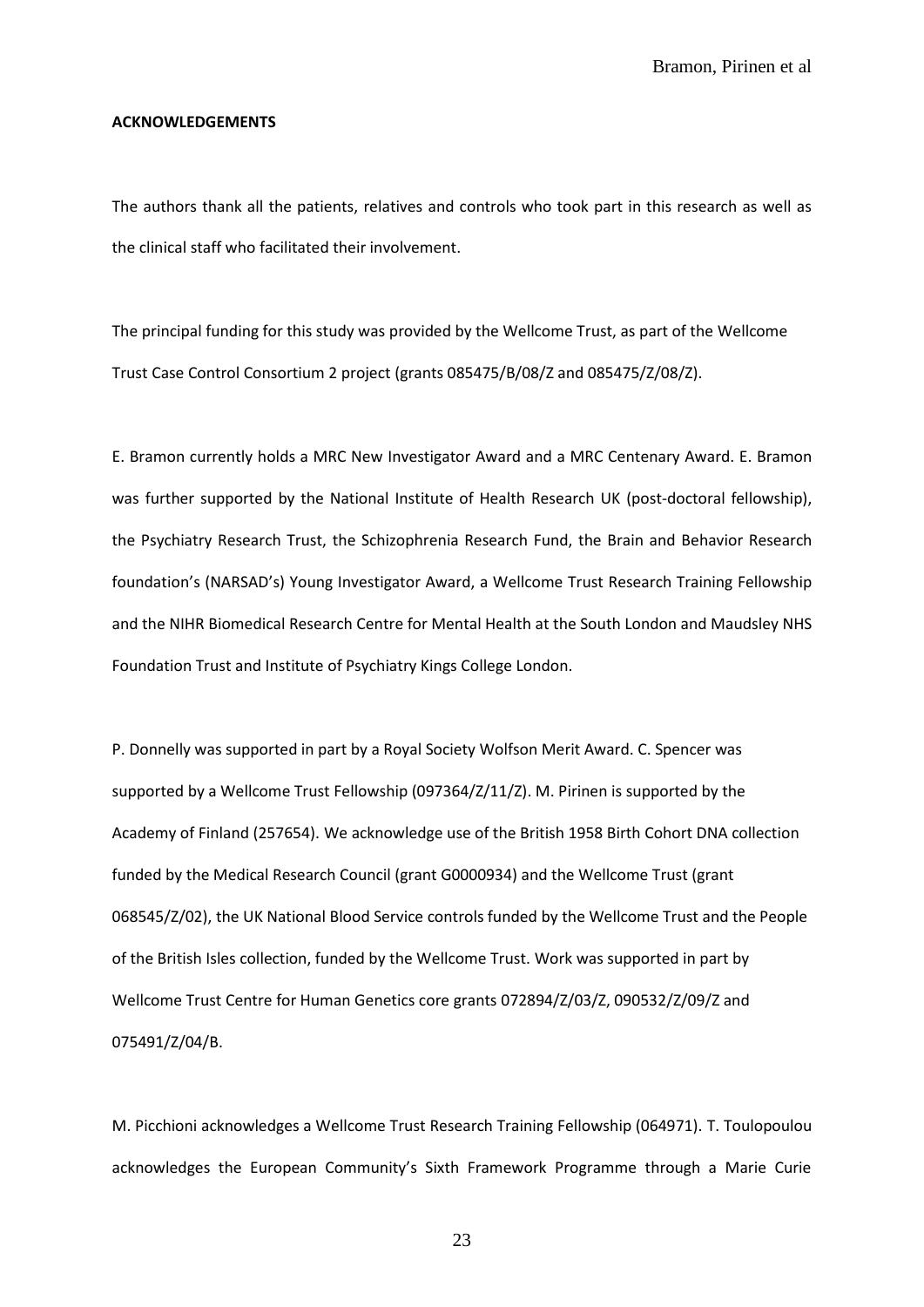Training Network (MRTN-CT-2006-035987; Local Co-PIs Murray and Toulopoulou) called the European Twin Study Network on Schizophrenia (EUTwinsS), NARSAD (through a Young Investigator Award), the Economic and Social Research Council/Medical Research Council, the Psychiatry Research Trust (PTA-037-27-0002) and the NIHR Biomedical Research Centre for Mental Health at the South London and Maudsley NHS Foundation Trust and Institute of Psychiatry Kings College London. All co-authors based at the Institute of Psychiatry – King's Colege London acknowledge the NIHR Biomedical Research Centre for Mental Health at the South London and Maudsley NHS Foundation Trust and Institute of Psychiatry Kings College London.

The Edinburgh cohort was supported by: a NARSAD independent investigator award and a Health Foundation Clinician Scientist Award (to A. McIntosh), a Wellcome Trust Clinical Research Training Fellowship (to Jessika Sussman) and a Royal Society Dorothy Hodgkin Fellowship (to Heather Whalley).

The GROUP study was supported by: (i) The Geestkracht programme of the Dutch Health Research Council (ZON-MW, grant number 10-000-1002). (ii) The EU Seventh Framework Programme (consortium name: EU-GEI; No. HEALTH-F2-2009-241909) and matching funds from participating universities and mental health care organizations (Site Amsterdam: Academic Psychiatric Centre AMC, Ingeest, Arkin, Dijk en Duin, Rivierduinen, Erasmus MC, GGZ Noord Holland Noord; Site Utrecht: University Medical Centre Utrecht, Altrecht, Symfora, Meerkanten, Riagg Amersfoort, Delta; Site Groningen: University Medical Center Groningen, Lentis, GGZ Friesland, GGZ Drenthe, Adhesie, Mediant, GGZ De Grote Rivieren and Parnassia psycho-medical centre; Site Maastricht: Maastricht University Medical Center, GGZ Eindhoven, GGZ Midden-Brabant, GGZ Oost-Brabant, GGZ Noord- Midden Limburg, Mondriaan Zorggroep, Prins Clauscentrum Sittard, RIAGG Roermond, Universitair Centrum Sint-Jozef Kortenberg, CAPRI University of Antwerp, PC Ziekeren Sint-Truiden,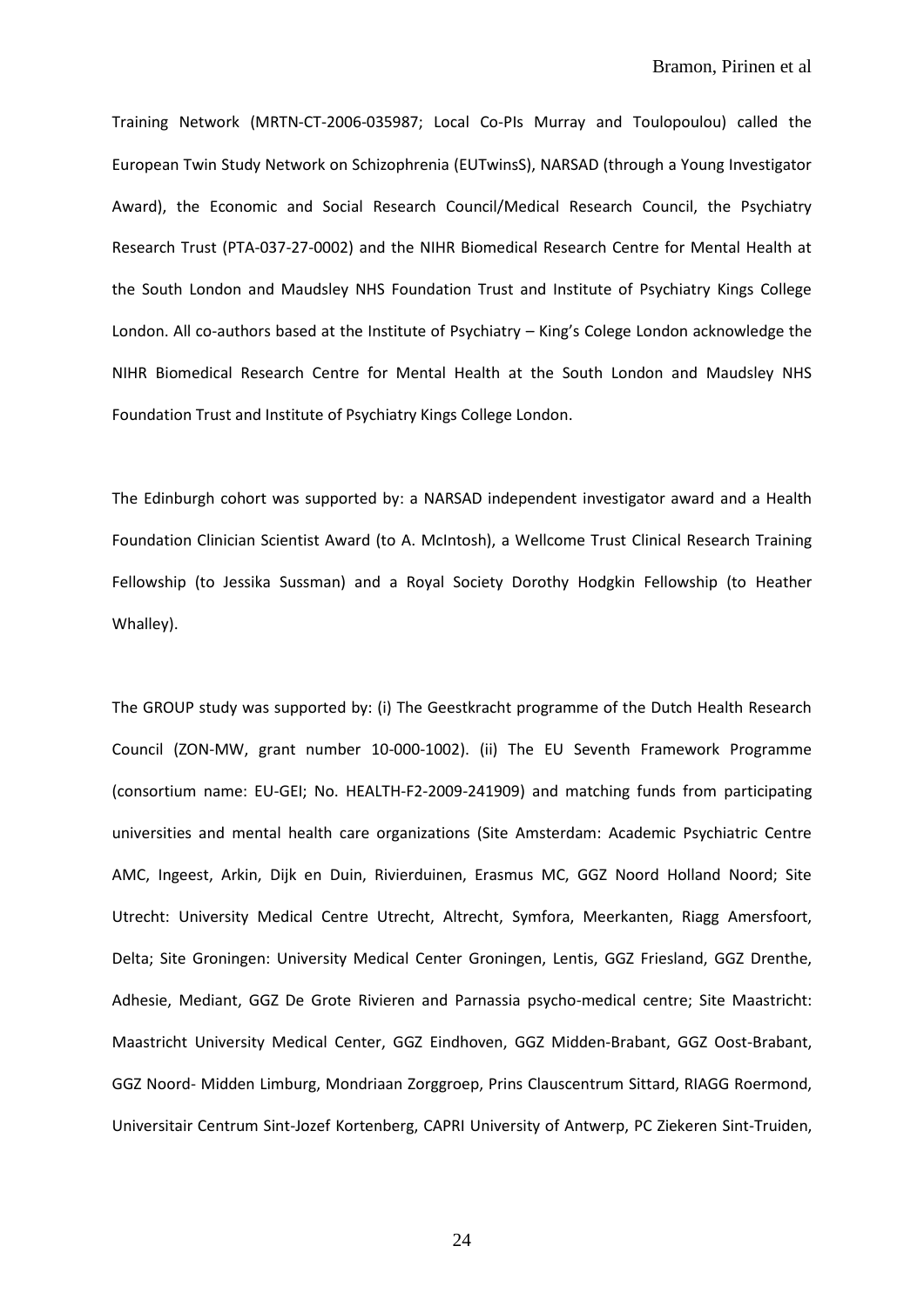PZ Sancta Maria Sint-Truiden, GGZ Overpelt, OPZ Rekem). (iii) NIMH grant to R.A. Ophoff (1R01MH078075).

The Heidelberg cohort work was supported by a grant (WE-1996/1-3) from the German Research Community (Deutsche Forschungsgemeinschaft, DFG) to M. Weisbrod. We would like to thank Dr. Anuradha Sharma for her help with the management of the Heidelberg dataset.

The Perth cohort was supported by grant 513874 of the National Health and Medical Research Council, Australia and by the North Metropolitan Health Service, Perth, Australia.

The Santander cohort was supported by Instituto de Salud Carlos III (PI020499, PI050427, PI060507), SENY Fundació (CI 2005-0308007), Fundacion Ramón Areces and Fundacion Marqués de Valdecilla (API07/011, API10/13).

We thank S. Bertrand, J. Bryant, S.L. Clark, J.S. Conquer, T. Dibling, J.C. Eldred, S. Gamble, C. Hind, M.L. Perez, C.R. Stribling, S. Taylor and A. Wilk of the Wellcome Trust Sanger Institute's Sample and Genotyping Facilities for technical assistance. We thank Engilbert Sigurdsson, Kari Stefansson, Hreinn Stefansson and Stacy Steinberg from the SGENE plus consortium for contributing to the replication analyses. We thank the Psychiatric Genomics Consortium [\(http://pgc.unc.edu\)](http://pgc.unc.edu/) for assistance with replication and polygenic score analyses.

#### **DISCLOSURES**

B. Crespo-Facorro has received honoraria for his participation as a speaker at educational events from Bristol-Myers Squibb and Johnson & Johnson. Janusz Jankowski is a consultant to Astra Zeneca. S. Lawrie, A. McIntosh, J. Hall and H. Whalley have all received support from Pfizer (formerly Wyeth)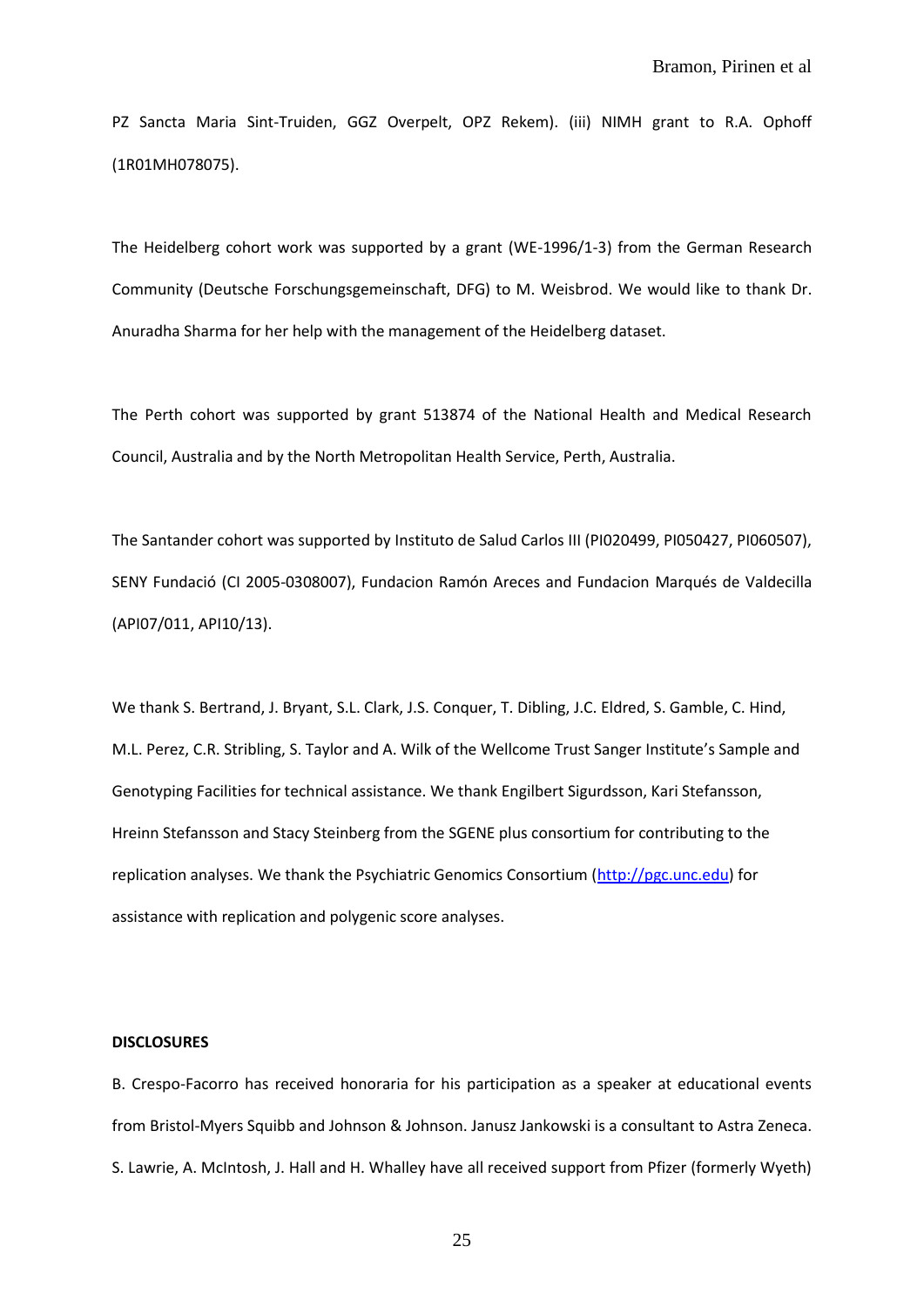for imaging studies of schizophrenia and bipolar disorder. Marco Picchioni receives financial support

from Pfizer and Janssen Cilag. J. Van Os has received unrestricted investigator-led research grants or

recompense for presenting his research from Eli Lilly, Bristol-Myers Squibb, Lundbeck, Organon,

Janssen-Cilag, GlaxoSmithKline, AstraZeneca, Pfizer and Servier, companies that have an interest in

the treatment of psychosis. All other co-authors declare no conflict of interests.

# **REFERENCES**

<span id="page-25-0"></span>1. van Os J, Hanssen M, Bijl RV, Ravelli A (2000): Strauss (1969) revisited: a psychosis continuum in the general population? *Schizophrenia research*. 45:11-20.

2. van Os J, Hanssen M, Bijl RV, Vollebergh W (2001): Prevalence of psychotic disorder and community level of psychotic symptoms: an urban-rural comparison. *Arch Gen Psychiatry*. 58:663-668.

3. Jablensky A, Sartorius N, Ernberg G, Anker M, Korten A, Cooper JE, et al. (1992): Schizophrenia - Manifestations, Incidence and Course in Different Cultures - a World-Health-Organization 10-Country Study. *Psychological medicine*.1-97.

4. Murray R, Jones P, Susser E, Van Os J, Cannon M (2003): *The epidemiology of schizophrenia*. 1st ed. Cambridge: Cambridge University Press.

<span id="page-25-6"></span>5. Perälä J SJSSI, et al. (2007): LIfetime prevalence of psychotic and bipolar i disorders in a general population. *Archives of General Psychiatry*. 64:19-28.

6. Bogren M, Mattisson C, Isberg PE, Nettelbladt P (2009): How common are psychotic and bipolar disorders? A 50-year follow-up of the Lundby population. *Nord J Psychiatry*. 63:336-346.

<span id="page-25-1"></span>7. WHO (2002): The World Health Report 2001 - Mental health, new understanding, new hope. *European Journal of Psychiatry*. 16:117-117.

<span id="page-25-2"></span>8. Sullivan PF, Daly MJ, O'Donovan M (2012): Genetic architectures of psychiatric disorders: the emerging picture and its implications. *Nat Rev Genet*. 13:537-551.

9. Rees E, Kirov G, O'Donovan MC, Owen MJ (2012): De novo mutation in schizophrenia. *Schizophrenia bulletin*. 38:377-381.

<span id="page-25-5"></span>10. Sebat J, Levy DL, McCarthy SE (2009): Rare structural variants in schizophrenia: one disorder, multiple mutations; one mutation, multiple disorders. *Trends Genet*. 25:528- 535.

11. Malhotra D, McCarthy S, Michaelson JJ, Vacic V, Burdick KE, Yoon S, et al. (2011): High frequencies of de novo CNVs in bipolar disorder and schizophrenia. *Neuron*. 72:951- 963.

<span id="page-25-3"></span>12. Ripke S, Sanders AR, Kendler KS, Levinson DF, Sklar P, Holmans PA, et al. (2011): Genome-wide association study identifies five new schizophrenia loci. *Nat Genet*. 43:969- 976.

<span id="page-25-4"></span>13. Alkelai A, Lupoli S, Greenbaum L, Giegling I, Kohn Y, Sarner-Kanyas K, et al. (2011): Identification of new schizophrenia susceptibility loci in an ethnically homogeneous, family-based, Arab-Israeli sample. *FASEB J*. 25:4011-4023.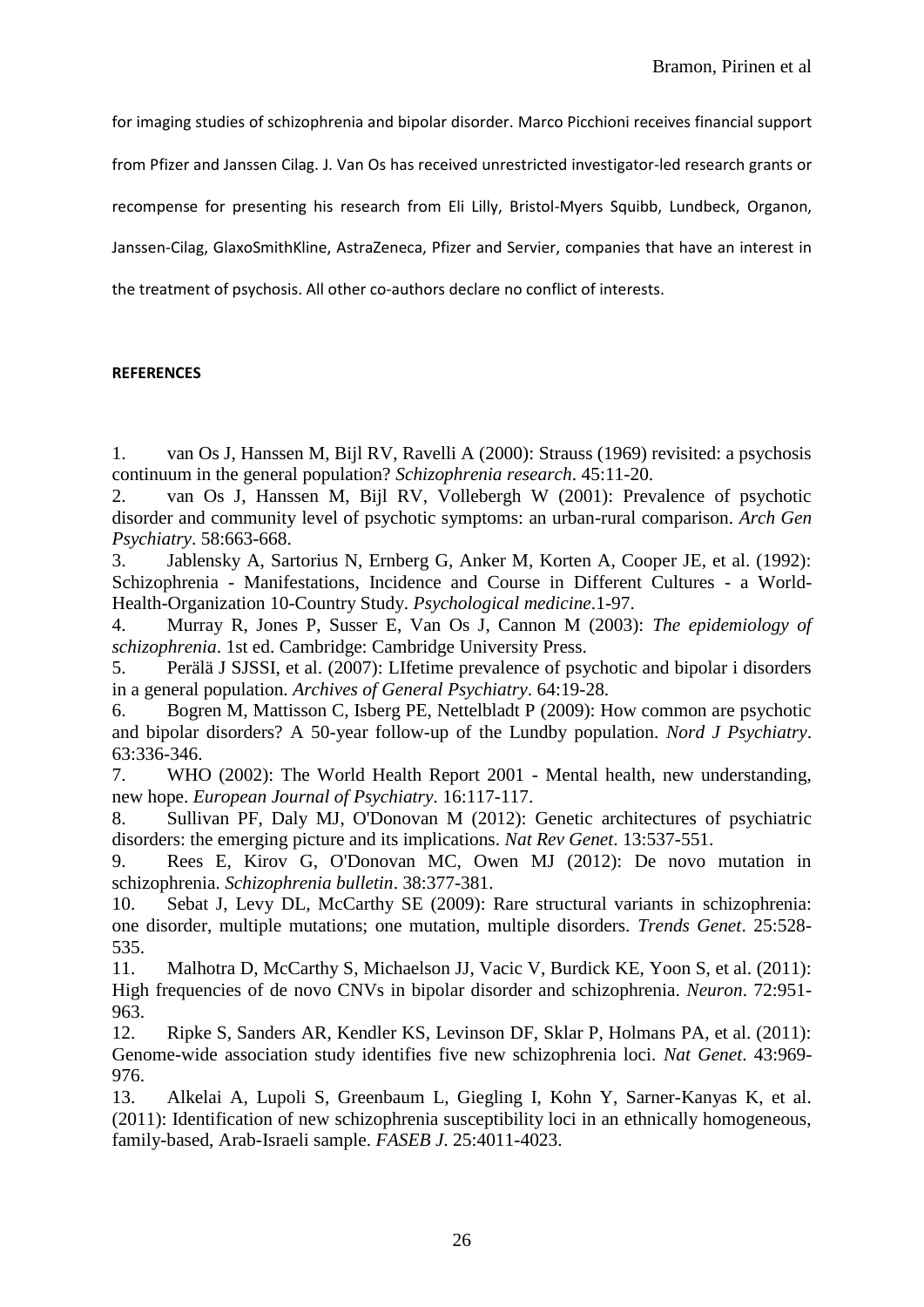<span id="page-26-16"></span><span id="page-26-10"></span>14. Athanasiu L, Mattingsdal M, Kähler AK, Brown A, Gustafsson O, Agartz I, et al. (2010): Gene variants associated with schizophrenia in a Norwegian genome-wide study are replicated in a large European cohort. *Journal of psychiatric research*. 44:748-753.

<span id="page-26-11"></span><span id="page-26-5"></span>15. Green EK, Grozeva D, Jones I, Jones L, Kirov G, Caesar S, et al. (2010): The bipolar disorder risk allele at CACNA1C also confers risk of recurrent major depression and of schizophrenia. *Molecular psychiatry*. 15:1016-1022.

16. Kirov G, Zaharieva I, Georgieva L, Moskvina V, Nikolov I, Cichon S, et al. (2008): A genome-wide association study in 574 schizophrenia trios using DNA pooling. *Molecular psychiatry*. 14:796-803.

<span id="page-26-14"></span>17. Need AC, Ge D, Weale ME, Maia J, Feng S, Heinzen EL, et al. (2009): A Genome-Wide Investigation of SNPs and CNVs in Schizophrenia. *PLoS Genet*. 5:e1000373.

<span id="page-26-12"></span>18. O'Donovan MC, Craddock N, Norton N, Williams H, Peirce T, Moskvina V, et al. (2008): Identification of loci associated with schizophrenia by genome-wide association and follow-up. *Nat Genet*. 40:1053-1055.

<span id="page-26-13"></span>19. O'Donovan MC, Norton N, Williams H, Peirce T, Moskvina V, Nikolov I, et al. (2009): Analysis of 10 independent samples provides evidence for association between schizophrenia and a SNP flanking fibroblast growth factor receptor 2. *Molecular psychiatry*. 14:30-36.

20. Sachdev P, Smith JS, Cathcart S (2001): Schizophrenia-like psychosis following traumatic brain injury: a chart-based descriptive and case-control study. *Psychological medicine*. 31:231-239.

<span id="page-26-15"></span><span id="page-26-7"></span>21. Shi Y, Li Z, Xu Q, Wang T, Li T, Shen J, et al. (2011): Common variants on 8p12 and 1q24.2 confer risk of schizophrenia. *Nat Genet*. 43:1224-1227.

22. Shifman S, Johannesson M, Bronstein M, Chen SX, Collier DA, Craddock NJ, et al. (2008): Genome-Wide Association Identifies a Common Variant in the Reelin Gene That Increases the Risk of Schizophrenia Only in Women. *PLoS Genet*. 4:e28.

<span id="page-26-0"></span>23. Shi J, Levinson DF, Duan J, Sanders AR, Zheng Y, Pe'er I, et al. (2009): Common variants on chromosome 6p22.1 are associated with schizophrenia. *Nature*. 460:753-757.

<span id="page-26-17"></span><span id="page-26-1"></span>24. Stefansson H, Ophoff RA, Steinberg S, Andreassen OA, Cichon S, Rujescu D, et al. (2009): Common variants conferring risk of schizophrenia. *Nature*. 460:744-747.

<span id="page-26-9"></span>25. Steinberg S, Mors O, Borglum AD, Gustafsson O, Werge T, Mortensen PB, et al. (2011): Expanding the range of ZNF804A variants conferring risk of psychosis. *Molecular psychiatry*. 16:59-66.

<span id="page-26-2"></span>26. Purcell SM, Wray NR, Stone JL, Visscher PM, O'Donovan MC, Sullivan PF, et al. (2009): Common polygenic variation contributes to risk of schizophrenia and bipolar disorder. *Nature*. 460:748-752.

<span id="page-26-3"></span>27. ISGC, WTCCC2 (2012): Genome-wide Association Study Implicates HLA-C\*01:02 as a Risk Factor at the Major Histocompatibility Complex Locus in Schizophrenia. *Biological psychiatry*.

<span id="page-26-4"></span>28. Sklar P, Ripke S, Scott LJ, Andreassen OA, Cichon S, Craddock N, et al. (2011): Large-scale genome-wide association analysis of bipolar disorder identifies a new susceptibility locus near ODZ4. *Nat Genet*. 43:977-983.

<span id="page-26-6"></span>29. Chen DT, Jiang X, Akula N, Shugart YY, Wendland JR, Steele CJM, et al. (2011): Genome-wide association study meta-analysis of European and Asian-ancestry samples identifies three novel loci associated with bipolar disorder. *Molecular psychiatry*.

<span id="page-26-8"></span>30. Cichon S, Muhleisen TW, Degenhardt FA, Mattheisen M, Miro X, Strohmaier J, et al. (2011): Genome-wide association study identifies genetic variation in neurocan as a susceptibility factor for bipolar disorder. *Am J Hum Genet*. 88:372-381.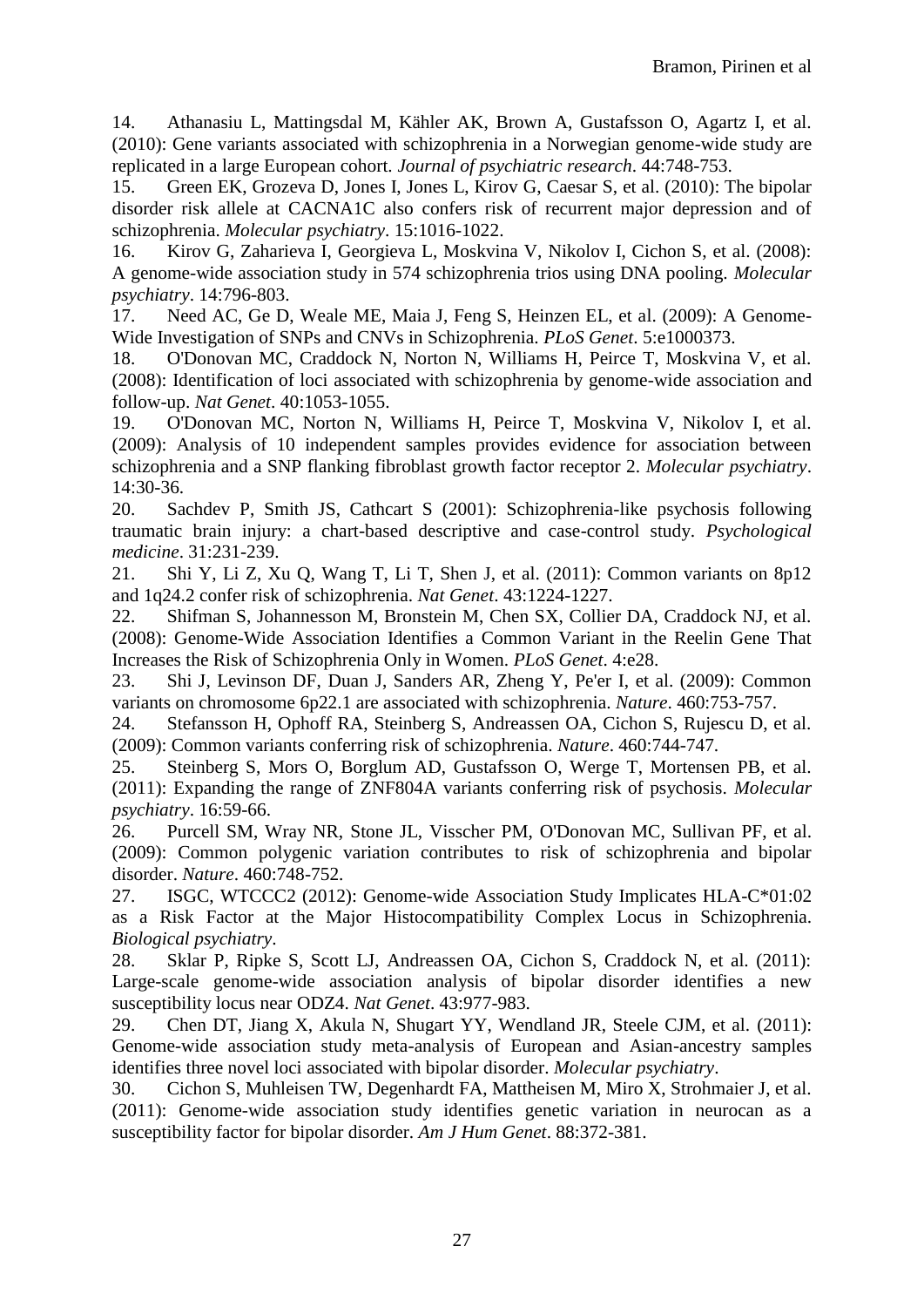<span id="page-27-12"></span><span id="page-27-11"></span><span id="page-27-10"></span><span id="page-27-9"></span>31. Craddock N, Jones L, Jones IR, Kirov G, Green EK, Grozeva D, et al. (2008): Strong genetic evidence for a selective influence of GABA(A) receptors on a component of the bipolar disorder phenotype. *Molecular psychiatry*.

32. Djurovic S, Gustafsson O, Mattingsdal M, Athanasiu L, Bjella T, Tesli M, et al. (2010): A genome-wide association study of bipolar disorder in Norwegian individuals, followed by replication in Icelandic sample. *Journal of affective disorders*. 126:312-316.

<span id="page-27-5"></span>33. Ferreira MA, O'Donovan MC, Meng YA, Jones IR, Ruderfer DM, Jones L, et al. (2008): Collaborative genome-wide association analysis supports a role for ANK3 and CACNA1C in bipolar disorder. *Nat Genet*. 40:1056-1058.

<span id="page-27-6"></span>34. Jiang Y, Zhang H (2011): Propensity score-based nonparametric test revealing genetic variants underlying bipolar disorder. *Genetic Epidemiology*. 35:125-132.

35. Kerner B, Lambert CG, Muthén BO (2011): Genome-Wide Association Study in Bipolar Patients Stratified by Co-Morbidity. *PLoS One*. 6:e28477.

36. Lee MTM, Chen CH, Lee CS, Chen CC, Chong MY, Ouyang WC, et al. (2011): Genome-wide association study of bipolar I disorder in the Han Chinese population. *Molecular psychiatry*. 16:548-556.

<span id="page-27-7"></span>37. Liu Y, Blackwood DH, Caesar S, de Geus EJ, Farmer A, Ferreira MA, et al. (2011): Meta-analysis of genome-wide association data of bipolar disorder and major depressive disorder. *Mol Psychiatry*. 16:2-4.

<span id="page-27-8"></span>38. Scott LJ, Muglia P, Kong XQ, Guan W, Flickinger M, Upmanyu R, et al. (2009): Genome-wide association and meta-analysis of bipolar disorder in individuals of European ancestry. *Proc Natl Acad Sci U S A*. 106:7501-7506.

39. Sklar P, Smoller JW, Fan J, Ferreira MA, Perlis RH, Chambert K, et al. (2008): Whole-genome association study of bipolar disorder. *Molecular psychiatry*. 13:558-569.

40. Smith EN, Bloss CS, Badner JA, Barrett T, Belmonte PL, Berrettini W, et al. (2009): Genome-wide association study of bipolar disorder in European American and African American individuals. *Molecular psychiatry*. 14:755-763.

41. Smith EN, Koller DL, Panganiban C, Szelinger S, Zhang P, Badner JA, et al. (2011): Genome-Wide Association of Bipolar Disorder Suggests an Enrichment of Replicable Associations in Regions near Genes. *PLoS Genet*. 7:e1002134.

<span id="page-27-0"></span>42. Purcell S, Neale B, Todd-Brown K, Thomas L, Ferreira M, Bender D, et al. (2007): PLINK: a toolset for whole-genome association and population-based linkage analysis. *American Journal of Human Genetics*. 81:559-575.

<span id="page-27-1"></span>43. Ruderfer DM, Kirov G, Chambert K, Moran JL, Owen MJ, O'Donovan MC, et al. (2011): A family-based study of common polygenic variation and risk of schizophrenia. *Molecular psychiatry*. 16:887-888.

<span id="page-27-2"></span>44. Lander ES (2011): Initial impact of the sequencing of the human genome. *Nature*. 470:187-197.

45. Bouzigon E, Forabosco P, Koppelman GH, Cookson WOCM, Dizier MH, Duffy DL, et al. (2010): Meta-analysis of 20 genome-wide linkage studies evidenced new regions linked to asthma and atopy. *European Journal of Human Genetics*. 18:700-706.

<span id="page-27-4"></span>46. Lewis CM, Ng MY, Butler AW, Cohen-Woods S, Uher R, Pirlo K, et al. (2010): Genome-wide association study of major recurrent depression in the U.K. population. *American Journal of Psychiatry*. 167:949-957.

<span id="page-27-3"></span>47. Linscott RJ, van Os J (2010): Systematic reviews of categorical versus continuum models in psychosis: evidence for discontinuous subpopulations underlying a psychometric continuum. Implications for DSM-V, DSM-VI, and DSM-VII. *Annu Rev Clin Psychol*. 6:391-419.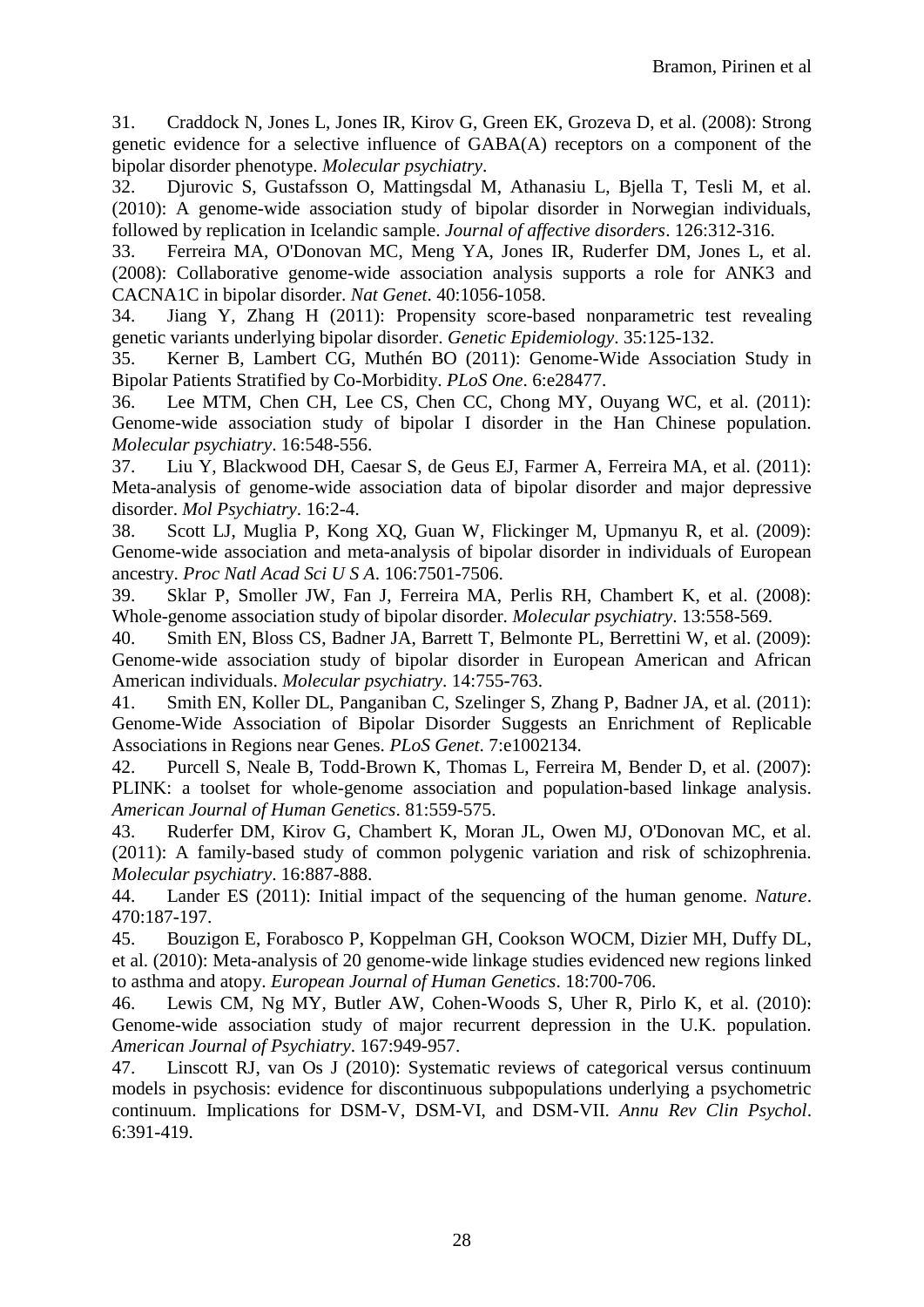48. Kempton MJ, Geddes JR, Ettinger U, Williams SC, Grasby PM (2008): Metaanalysis, database, and meta-regression of 98 structural imaging studies in bipolar disorder. *Arch Gen Psychiatry*. 65:1017-1032.

49. Bramon E, Sham P (2001): The common genetic liability between schizophrenia and bipolar disorder: a review. *Current Psychiatry Reports*. 3:332-337.

50. Bramon E, Sham P (2004): The shared genetic architecture which underlies schizophrenia and bipolar disorder. In: McDonald C, Schulze K, Murray R, Wright P, editors. *Schizophrenia, Challenging the Orthodox*. London: Taylor & Francis, pp 173-181.

<span id="page-28-0"></span>51. Sullivan P, Cichon S, Craddock N, Daly M, Faraone SV, Gejman PV, et al. (2009): A framework for interpreting genome-wide association studies of psychiatric disorders. *Molecular psychiatry*. 14:10-17.

<span id="page-28-6"></span>52. PGC (2009): A framework for interpreting genome-wide association studies of psychiatric disorders. *Molecular psychiatry*. 14:10-17.

53. Williams NM, Zaharieva I, Martin A, Langley K, Mantripragada K, Fossdal R, et al. (2010): Rare chromosomal deletions and duplications in attention-deficit hyperactivity disorder: A genome-wide analysis. *The Lancet*. 376:1401-1408.

54. Owen MJ, O'Donovan MC, Thapar A, Craddock N (2011): Neurodevelopmental hypothesis of schizophrenia. *British Journal of Psychiatry*. 198:173-175.

<span id="page-28-8"></span>55. Huang J, Perlis RH, Lee PH, Rush AJ, Fava M, Sachs GS, et al. (2010): Crossdisorder genomewide analysis of schizophrenia, bipolar disorder, and depression. *American Journal of Psychiatry*. 167:1254-1263.

<span id="page-28-9"></span>56. Williams HJ, Craddock N, Russo G, Hamshere ML, Moskvina V, Dwyer S, et al. (2011): Most genome-wide significant susceptibility loci for schizophrenia and bipolar disorder reported to date cross-traditional diagnostic boundaries. *Human molecular genetics*. 20:387-391.

<span id="page-28-5"></span>57. Sullivan PF (2010): The Psychiatric GWAS Consortium: Big science comes to psychiatry. *Neuron*. 68:182-186.

<span id="page-28-7"></span>58. Wray NR, Pergadia ML, Blackwood DHR, Penninx BWJH, Gordon SD, Nyholt DR, et al. (2012): Genome-wide association study of major depressive disorder: New results, meta-analysis, and lessons learned. *Molecular psychiatry*. 17:36-48.

<span id="page-28-10"></span>59. Owen MJ (2012): Intellectual disability and major psychiatric disorders: a continuum of neurodevelopmental causality. *The British journal of psychiatry : the journal of mental science*. 200:268-269.

60. Sullivan PF (2012): Puzzling over schizophrenia: schizophrenia as a pathway disease. *Nat Med*. 18:210-211.

<span id="page-28-1"></span>61. American Psychiatric Association (2000): *Diagnostic and statistical manual of mental disorders (4th ed., text rev.)*. Washington, DC: American Psychiatric Association.

<span id="page-28-2"></span>62. Wing JK, Babor T, Brugha T, Burke J, Cooper JE, Giel R, et al. (1990): SCAN. Schedules for Clinical Assessment in Neuropsychiatry. *Arch Gen Psychiatry*. 47:589-593.

63. Endicott J, Spitzer RL (1978): A diagnostic interview: the schedule for affective disorders and schizophrenia. *Arch Gen Psychiatry*. 35:837-844.

64. Spitzer RL, Williams JBW, Gibbon M, First MB (1992): The Structured Clinical Interview for Dsm-III-R (Scid) .1. History, Rationale, and Description. *Archives of General Psychiatry*. 49:624-629.

<span id="page-28-3"></span>65. Marchini J, Howie B, Myers S, McVean G, Donnelly P (2007): A new multipoint method for genome-wide association studies by imputation of genotypes. *Nat Genet*. 39:906- 913.

<span id="page-28-4"></span>66. WTCCC (2007): Genome-wide association study of 14,000 cases of seven common diseases and 3,000 shared controls. *Nature*. 447:661-U667.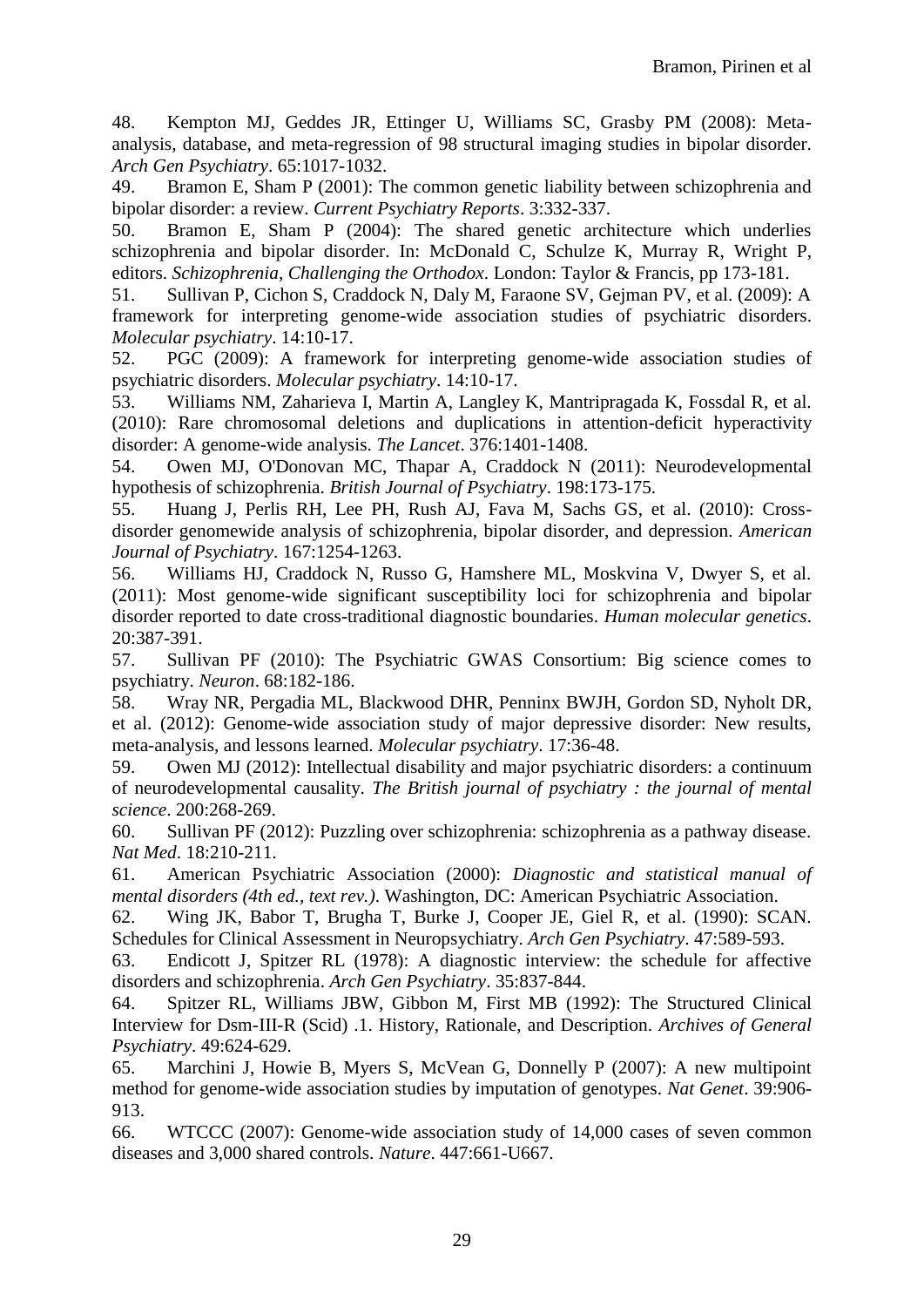<span id="page-29-10"></span><span id="page-29-0"></span>67. Wigginton JE, Abecasis GR (2005): PEDSTATS: descriptive statistics, graphics and quality assessment for gene mapping data. *Bioinformatics*. 21:3445-3447.

<span id="page-29-1"></span>68. Morris JA, Randall JC, Maller JB, Barrett JC (2010): Evoker: a visualization tool for genotype intensity data. *Bioinformatics*. 26:1786-1787.

<span id="page-29-11"></span><span id="page-29-2"></span>69. Patterson N, Price AL, Reich D (2006): Population structure and eigenanalysis. *PLoS Genet*. 2:e190.

<span id="page-29-3"></span>70. Price AL, Patterson NJ, Plenge RM, Weinblatt ME, Shadick NA, Reich D (2006): Principal components analysis corrects for stratification in genome-wide association studies. *Nat Genet*. 38:904-909.

<span id="page-29-12"></span><span id="page-29-4"></span>71. Devlin B, Roeder K, Wasserman L (2001): Genomic control, a new approach to genetic-based association studies. *Theor Popul Biol*. 60:155-166.

<span id="page-29-5"></span>72. Dudbridge F (2008): Likelihood-based association analysis for nuclear families and unrelated subjects with missing genotype data. *Hum Hered*. 66:87-98.

<span id="page-29-14"></span><span id="page-29-13"></span><span id="page-29-6"></span>73. Hindorff LA, Sethupathy P, Junkins HA, Ramos EM, Mehta JP, Collins FS, et al. (2009): Potential etiologic and functional implications of genome-wide association loci for human diseases and traits. *Proceedings of the National Academy of Sciences*. 106:9362-9367.

<span id="page-29-7"></span>74. The 1000 Genomes Project Consortium (2010): A map of human genome variation from population-scale sequencing. *Nature*. 467:1061-1073.

<span id="page-29-15"></span><span id="page-29-8"></span>75. Johnson AD, Handsaker RE, Pulit SL, Nizzari MM, O'Donnell CJ, de Bakker PI (2008): SNAP: a web-based tool for identification and annotation of proxy SNPs using HapMap. *Bioinformatics*. 24:2938-2939.

<span id="page-29-16"></span><span id="page-29-9"></span>76. Steinberg S, de Jong S, Andreassen OA, Werge T, Børglum AD, Mors O, et al. (2011): Common variants at VRK2 and TCF4 conferring risk of schizophrenia. *Human molecular genetics*. 20:4076-4081.

<span id="page-29-17"></span>77. McMahon FJ, Akula N, Schulze TG, Muglia P, Tozzi F, Detera-Wadleigh SD, et al. (2010): Meta-analysis of genome-wide association data identifies a risk locus for major mood disorders on 3p21.1. *Nat Genet*. 42:128-131.

<span id="page-29-18"></span>78. Liou Y-J, Wang H-H, Lee M-TM, Wang S-C, Chiang H-L, Chen C-C, et al. (2012): Genome-Wide Association Study of Treatment Refractory Schizophrenia in Han Chinese. *PLoS One*. 7:e33598.

79. Stefansson H, Rujescu D, Cichon S, Pietilainen OP, Ingason A, Steinberg S, et al. (2008): Large recurrent microdeletions associated with schizophrenia. *Nature*. 455:232-236.

80. Li T, Li Z, Chen P, Zhao Q, Wang T, Huang K, et al. (2010): Common Variants in Major Histocompatibility Complex Region and TCF4 Gene Are Significantly Associated with Schizophrenia in Han Chinese. *Biological psychiatry*. 68:671-673.

81. Yue W-H, Wang H-F, Sun L-D, Tang F-L, Liu Z-H, Zhang H-X, et al. (2011): Genome-wide association study identifies a susceptibility locus for schizophrenia in Han Chinese at 11p11.2. *Nat Genet*. 43:1228-1231.

82. Wang K-S, Liu X-F, Aragam N (2010): A genome-wide meta-analysis identifies novel loci associated with schizophrenia and bipolar disorder. *Schizophrenia Research*. 124:192-199.

83. Bergen SE, O'Dushlaine CT, Ripke S, Lee PH, Ruderfer DM, Akterin S, et al. (2012): Genome-wide association study in a Swedish population yields support for greater CNV and MHC involvement in schizophrenia compared with bipolar disorder. *Molecular psychiatry*. 17:880-886.

84. Schulze TG, Detera-Wadleigh SD, Akula N, Gupta A, Kassem L, Steele J, et al. (2009): Two variants in Ankyrin 3 (ANK3) are independent genetic risk factors for bipolar disorder. *Molecular psychiatry*. 14:487-491.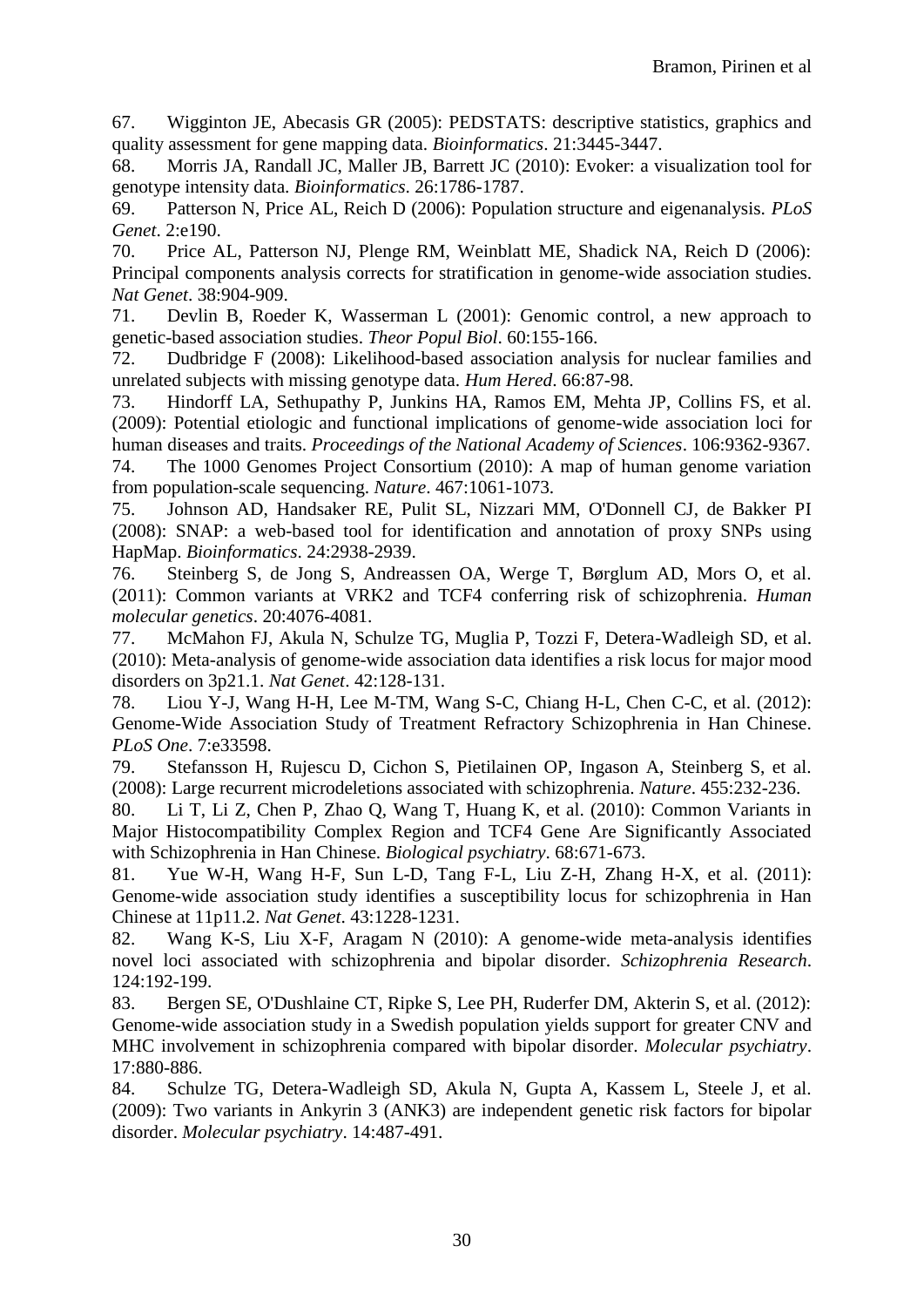<span id="page-30-6"></span><span id="page-30-5"></span><span id="page-30-4"></span><span id="page-30-3"></span>85. Lett TAP, Zai CC, Tiwari AK, Shaikh SA, Likhodi O, Kennedy JL, et al. (2011): ANK3, CACNA1C and ZNF804A gene variants in bipolar disorders and psychosis subphenotype. *World Journal of Biological Psychiatry*. 12:392-397.

86. Takata A, Kim SH, Ozaki N, Iwata N, Kunugi H, Inada T, et al. (2011): Association of ANK3 with bipolar disorder confirmed in East Asia. *American Journal of Medical Genetics Part B: Neuropsychiatric Genetics*. 156:312-315.

87. Tesli M, Koefoed P, Athanasiu L, Mattingsdal M, Gustafsson O, Agartz I, et al. (2011): Association analysis of ANK3 gene variants in nordic bipolar disorder and schizophrenia case–control samples. *American Journal of Medical Genetics Part B: Neuropsychiatric Genetics*. 156:969-974.

<span id="page-30-7"></span>88. Guan F, Wei S, Feng J, Zhang C, Xing B, Zhang H, et al. (2012): Association study of a new schizophrenia susceptibility locus of 10q24.32–33 in a Han Chinese population. *Schizophrenia Research*. 138:63-68.

<span id="page-30-8"></span>89. Smith RL, Knight D, Williams H, Dwyer S, Richards A, Kirov G, et al. (2011): Analysis of neurogranin (NRGN) in schizophrenia. *American Journal of Medical Genetics Part B: Neuropsychiatric Genetics*. 156:532-535.

<span id="page-30-9"></span>90. Nyegaard M, Demontis D, Foldager L, Hedemand A, Flint TJ, Sorensen KM, et al. (2010): CACNA1C (rs1006737) is associated with schizophrenia. *Molecular psychiatry*. 15:119-121.

91. Baum AE, Akula N, Cabanero M, Cardona I, Corona W, Klemens B, et al. (2007): A genome-wide association study implicates diacylglycerol kinase eta (DGKH) and several other genes in the etiology of bipolar disorder. *Molecular psychiatry*. 13:197-207.

92. Baum AE, Hamshere M, Green E, Cichon S, Rietschel M, Noethen MM, et al. (2008): Meta-analysis of two genome-wide association studies of bipolar disorder reveals important points of agreement. *Molecular psychiatry*. 13:466-467.

93. Yosifova A, Mushiroda T, Kubo M, Takahashi A, Kamatani Y, Kamatani N, et al. (2011): Genome-wide association study on bipolar disorder in the Bulgarian population. *Genes, Brain and Behavior*. 10:789-797.

94. Ollila HM, Soronen P, Silander K, Palo OM, Kieseppa T, Kaunisto MA, et al. (2008): Findings from bipolar disorder genome-wide association studies replicate in a Finnish bipolar family-cohort. *Molecular psychiatry*. 14:351-353.

95. Tesli M, Athanasiu L, Mattingsdal M, Kähler AK, Gustafsson O, Andreassen BK, et al. (2010): Association analysis of PALB2 and BRCA2 in bipolar disorder and schizophrenia in a scandinavian case–control sample. *American Journal of Medical Genetics Part B: Neuropsychiatric Genetics*. 153B:1276-1282.

96. Mühleisen TW, Mattheisen M, Strohmaier J, Degenhardt F, Priebe L, Schultz CC, et al. (2012): Association between schizophrenia and common variation in neurocan (NCAN), a genetic risk factor for bipolar disorder. *Schizophrenia Research*. 138:69-73.

<span id="page-30-0"></span>97. PGC (2011): Genome-wide association study identifies five new schizophrenia loci. *Nat Genet*. advance online publication.

<span id="page-30-1"></span>98. PGC (2011): Large-scale genome-wide association analysis of bipolar disorder identifies a new susceptibility locus near ODZ4. *Nat Genet*. advance online publication.

<span id="page-30-2"></span>99. Cardno A, Gottesman I (2000): Twin studies of schizophrenia: From bow-and-arrow concordances to star wars mx and functional genomics. *American Journal of Medical Genetics (Neuropsychiatric Genetics)*. 97:12-17.

100. Cardno AG, Rijsdijk FV, Sham PC, Murray RM, McGuffin P (2002): A twin study of genetic relationships between psychotic symptoms. *American Journal of Psychiatry*. 159:539-545.